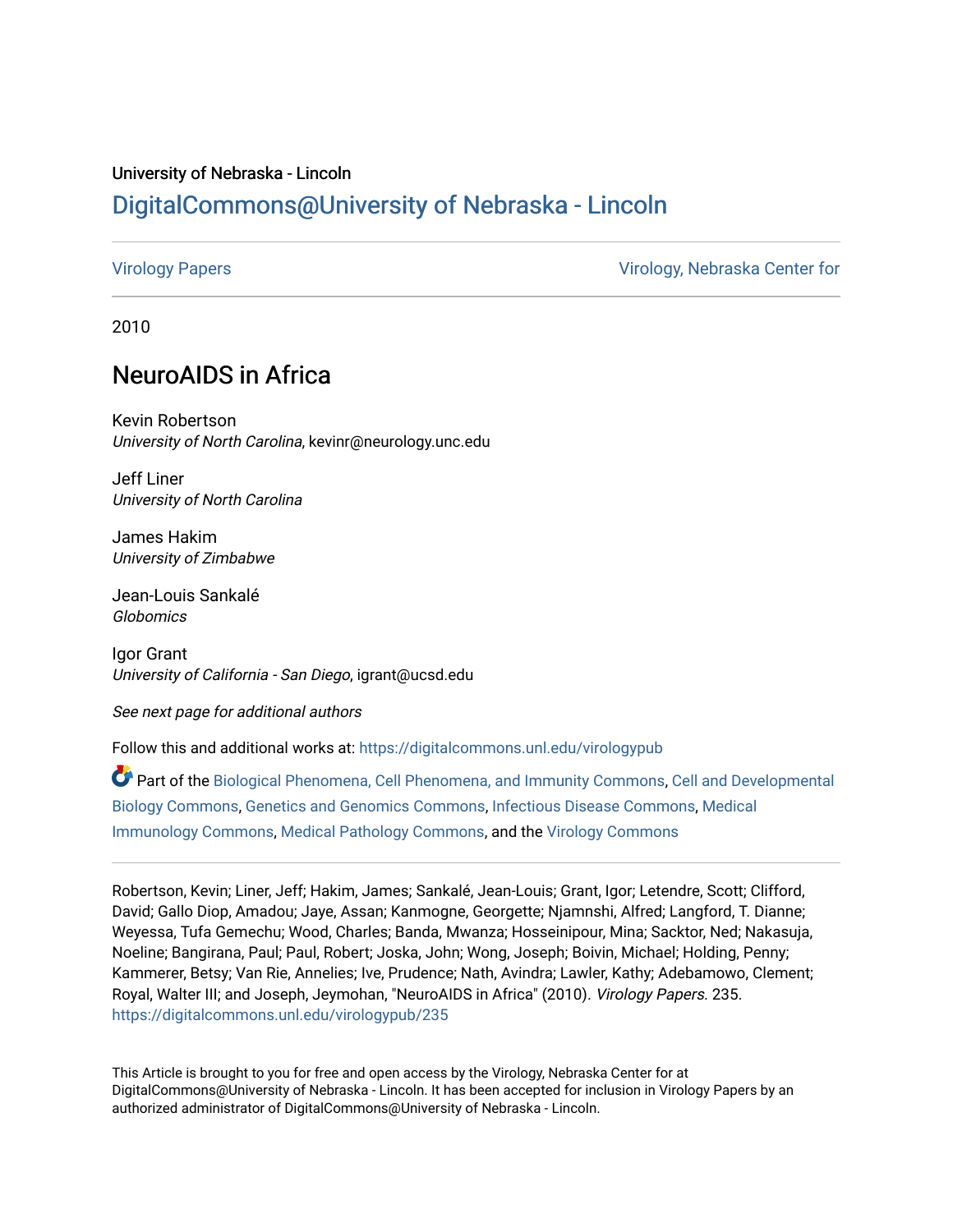# Authors

Kevin Robertson, Jeff Liner, James Hakim, Jean-Louis Sankalé, Igor Grant, Scott Letendre, David Clifford, Amadou Gallo Diop, Assan Jaye, Georgette Kanmogne, Alfred Njamnshi, T. Dianne Langford, Tufa Gemechu Weyessa, Charles Wood, Mwanza Banda, Mina Hosseinipour, Ned Sacktor, Noeline Nakasuja, Paul Bangirana, Robert Paul, John Joska, Joseph Wong, Michael Boivin, Penny Holding, Betsy Kammerer, Annelies Van Rie, Prudence Ive, Avindra Nath, Kathy Lawler, Clement Adebamowo, Walter Royal III, and Jeymohan Joseph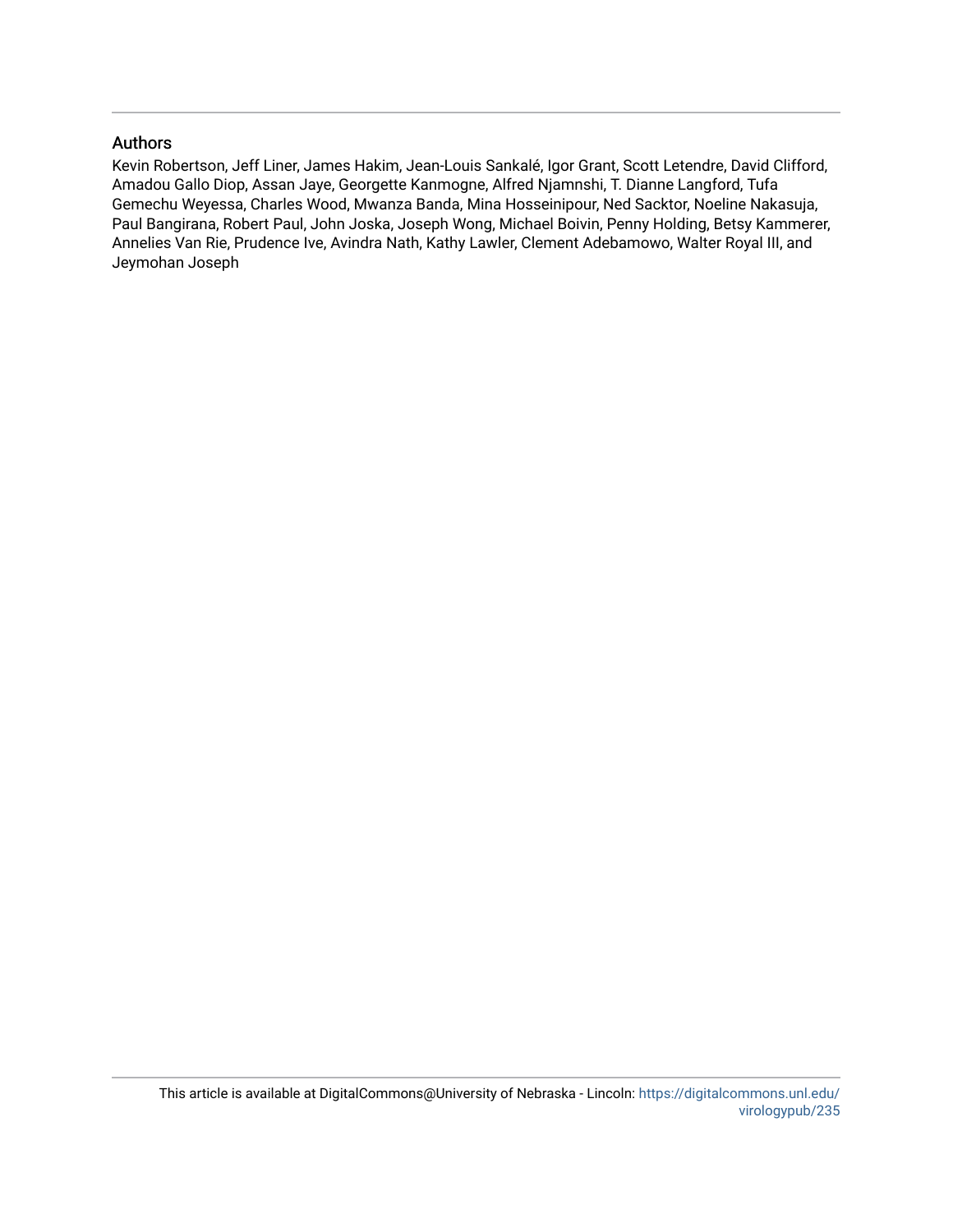Journal of NeuroVirology, 16: 189-202, 2010  $\odot$  2010 Journal of NeuroVirology ISSN 1355-0284 print / 1538-2443 online ISSN 1355-0284 print / 1538-2443 online

DOI: 10.3109/13550284.2010.489597

Review

informa healthcare

# NeuroAIDS in Africa

Kevin Robertson,<sup>1</sup> Jeff Liner,<sup>1</sup> James Hakim,<sup>2</sup> Jean-Louis Sankalé,<sup>3</sup> Igor Grant,<sup>4</sup> Scott Letendre,<sup>5</sup> David Clifford,<sup>6</sup> Amadou Gallo Diop,<sup>7</sup> Assan Jaye,<sup>8</sup> Georgette Kanmogne,<sup>9</sup> Alfred Njamnshi,<sup>10</sup> T. Dianne Langford, $^{11}$  Tufa Gemechu Weyessa, $^{12}$  Charles Wood, $^{13}$  Mwanza Banda, $^{14}$  Mina Hosseinipour, $^{15}$ Ned Sacktor,<sup>16</sup> Noeline Nakasuja,<sup>17</sup> Paul Bangirana,<sup>17</sup> Robert Paul,<sup>18</sup> John Joska,<sup>19</sup> Joseph Wong,<sup>20</sup> Michael Boivin, $^{21}$  Penny Holding, $^{22}$  Betsy Kammerer, $^{23}$  Annelies Van Rie, $^{24}$  Prudence Ive, $^{25}$  Avindra Nath, $^{26}$ Kathy Lawler, $^{27}$  Clement Adebamowo, $^{28}$  Walter Royal III, $^{29}$  and Jeymohan Joseph, $^{30}$  on behalf of the NeuroAIDS in Africa Conference Participants

 $^1$ University of North Carolina, Chapel Hill, North Carolina, USA;  $^2$ University of Zimbabwe, Harare, Zimbabwe;  $^3$ Clobomics, U.C. Decetur, Georgia, USA:  $^4$ University of California, San Diego, La Jolla, California, U Globomics, LLC, Decatur, Georgia, USA; <sup>4</sup>University of California, San Diego, La Jolla, California, USA; <sup>5</sup>University of California, San Diego, San Diego, California, USA; <sup>6</sup>Washington University School of Medicine, St. Louis, Missouri, USA;<br><sup>7</sup>University of Dakar, Dakar, Senegal: <sup>8</sup>Medical Besearch Council Laboratories, Cambia Unit, Banju  $^7$ University of Dakar, Dakar, Senegal;  $^8$ Medical Research Council Laboratories, Gambia Unit, Banjul, The Gambia;<br> $^9$ University of Nebraska Medical Center, Omaha, Nebraska, USA;  $^{10}$ University of Yaoundé, Yaoundé, C <sup>9</sup>University of Nebraska Medical Center, Omaha, Nebraska, USA; <sup>10</sup>University of Yaoundé, Yaoundé, Cameroon;<br><sup>11</sup>Temple University School of Medicine, Philadelphia, Pennsylvania, USA; <sup>12</sup>Addis Ababa University, Addis Aba Ethiopia; <sup>13</sup>Nebraska Center for Virology, University of Nebraska–Lincoln, Lincoln, Nebraska, USA; <sup>14</sup>University Teaching Hospital, Lusaka, Zambia; <sup>15</sup>UNC Project, Lilongwe, Lilongwe, Malawi; <sup>16</sup>Johns Hopkins University, Johns Hopkins Bayview Medical Center, Baltimore, Maryland, USA; 17Makerere University, Kampala, Uganda; 18University of Missouri, St. Louis, Chesterfield, Missouri, USA; <sup>19</sup>University of Cape Town, Cape Town, South Africa; <sup>20</sup>University of California, San Francisco, San Francisco, California, USA; <sup>21</sup>Michigan State University, East Lansing, Michigan, USA,<br><sup>22</sup>Case Western Reserve University, Cleveland, Ohio, USA; <sup>23</sup>Children's Hospital, Boston/Harvard Medi on general, Carl Prancisco, Carl Prancisco, Carl Prima, USA; 23<br>22 Case Western Reserve University, Cleveland, Ohio, USA; <sup>23</sup>Children's Hospital, Boston/Harvard Medical School, Newton,<br>Massachusetts, USA; <sup>24</sup>University o Research Unit, Helen Joseph Hospital, Gauteng, South Africa; <sup>26</sup>Johns Hopkins University, Baltimore, Maryland, USA;<br><sup>27</sup>University of Pennsylvania, Philadelphia, Pennsylvania, USA; <sup>26</sup>Office of Strategic Information and Human Virology, Abuja, Nigeria; <sup>29</sup>University of Maryland School of Medicine, Baltimore, Maryland, USA; and <sup>30</sup>HIV Pathogenesis, Neuropsychiatry and Treatment Branch, Center for Mental Health Research on AIDS, National Institute of Mental Health, National Institutes of Health, Bethesda, Maryland, USA

> In July 2009, the Center for Mental Health Research on AIDS at the National Institute of Mental Health organized and supported the meeting "NeuroAIDS in Africa." This meeting was held in Cape Town, South Africa, and was affiliated with the 5th IAS Conference on HIV Pathogenesis, Treatment and Prevention. Presentations began with an overview of the epidemiology of HIV in sub-Saharan Africa, the molecular epidemiology of HIV, HIV-associated neurocognitive disorders (HANDs), and HAND treatment. These introductory talks were followed by presentations on HAND research and clinical care in Botswana, Cameroon, Ethiopia, The Gambia, Kenya, Malawi, Nigeria, Senegal, South Africa, Uganda, and Zambia. Topics discussed included best practices for assessing neurocognitive disorders, patterns of central nervous system (CNS) involvement in the region, subtype-associated risk for HAND, pediatric HIV assessments and neurodevelopment, HIV-associated CNS opportunistic infections and immune reconstitution syndrome, the evolving changes in treatment implementation, and various opportunities and strategies for NeuroAIDS research and capacity building in the region. Journal of NeuroVirology (2010) 16, 189–202.

Keywords: HIV; neurodevelopment; neurology; neuropsychology; subtypes

From the NeuroAIDS in Africa Conference, Cape Town, South Africa, July 23–24, 2009. Received 14 April 2010; accepted 21 April 2010

Address correspondence to Kevin Robertson, PhD, Department of Neurology, University of North Carolina, 170 Manning Drive, Chapel Hill, NC 27599-7025, USA. E-mail: kevinr@neurology.unc.edu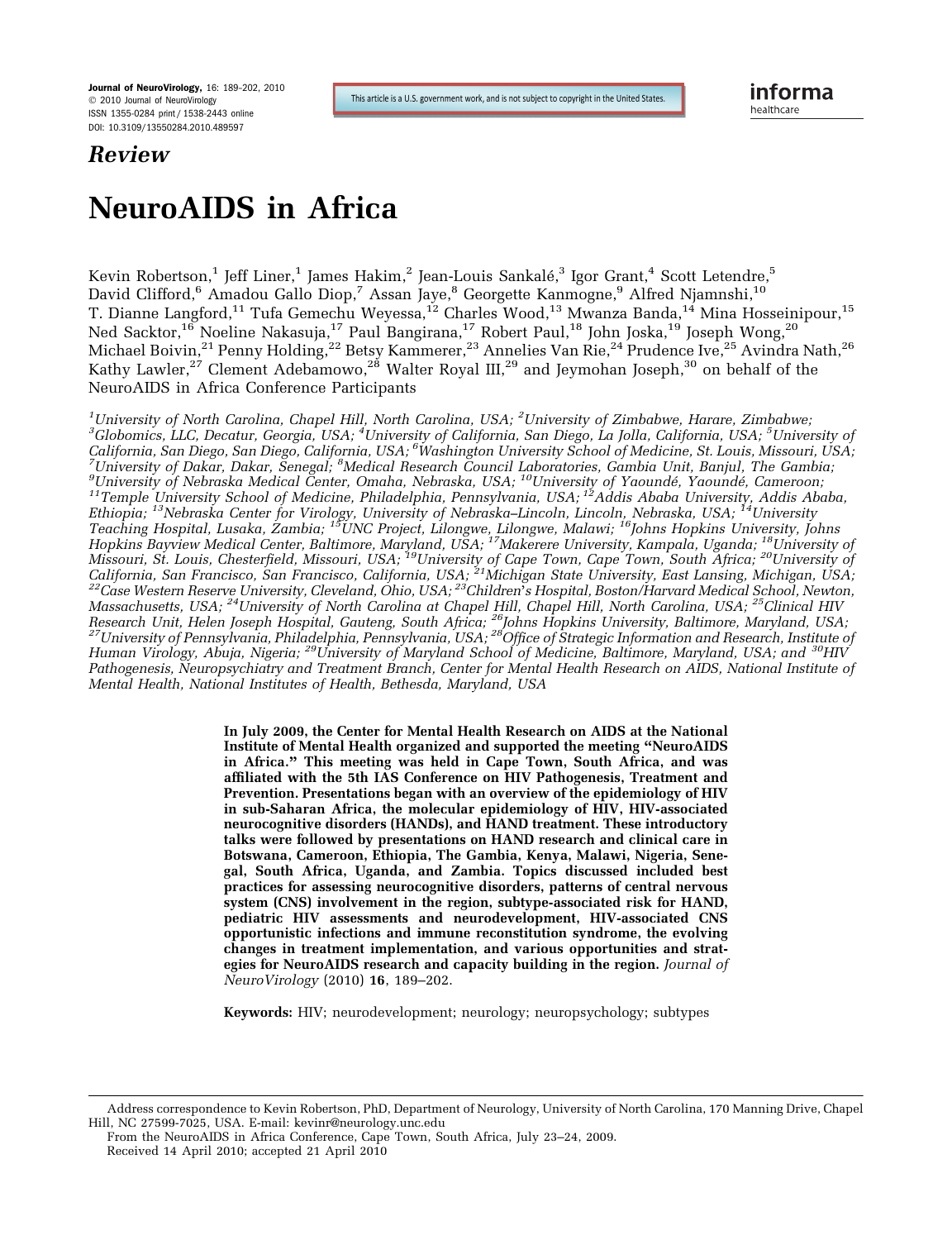# Introduction

In July 2009, the Center for Mental Health Research on AIDS at the National Institute of Mental Health organized and supported the meeting "NeuroAIDS in Africa." This meeting was held in Cape Town, South Africa, and was affiliated with the 5th IAS Conference on HIV Pathogenesis, Treatment and Prevention. The goals of the meeting included:

- 1. Reviewing findings of neurocognitive impairment directly attributable to HIV at different African sites
- 2. Determining the impact of comorbid factors such as coinfections (tuberculosis [TB], malaria, syphilis, toxoplasmosis, cryptococcal meningitis, etc.), psychiatric illness, or nutritional deficiencies on neurocognitive function
- 3. Discussing relationships between neurocognitive impairment and HIV disease variables (current and nadir CD4, viral load, biomarkers of HIV neuropathogenesis, neuroimaging, and brain pathology)
- 4. Evaluating differences in HIV-1 subtypeassociated neuropathology
- 5. Evaluating the relationships between HIVassociated neurocognitive impairment and ability to perform activities of daily living within different African populations

In addition to these goals, conference participants discussed the challenges to NeuroAIDS research in Africa as related to infrastructure, access to neurological and neuropsychological expertise, regional HIV genetic variability, host population genetics, differences in comorbidities and coinfections, availability of appropriate normative/control data for neuropsychological assessments, differences in language and culture, and differences in methods used across studies. Efforts were made at this meeting to further establish a more standardized approach to neurocognitive assessments across international studies, and expand on best practices for areas of concern such as developing appropriate normal data, identifying and categorizing levels of comorbidities, training local investigators, and assessing the relative impact of neurocognitive impairment on everyday functioning, in order to improve future NeuroAIDS research in Africa and other resource-limited settings.

# Overview of epidemiology and neurological disease

# Epidemiology of HIV/CNS disease in sub-Saharan Africa

Dr. Hakim gave an overview of the epidemiology of HIV and central nervous system (CNS) disease in sub-Saharan Africa. According to the 2008 UNAIDS Report on the Global AIDS Epidemic, approximately

22 million (67%) of the estimated 33 million adults and children living with HIV globally, reside in sub-Saharan Africa (WHO/UNAIDS, 2008). Of the estimated 2.7 million adults and children newly infected with HIV worldwide in 2007, 1.9 million new infections occurred in sub-Saharan Africa as well as 1.5 million of the estimated 2 million adult and child deaths due to AIDS. Although sub-Saharan Africa is certainly still in dire straits, the 2008 UNAIDS report offered some signs of improvement. The 2008 UNAIDS Report on the Global AIDS Epidemic confirmed progress in the response to AIDS, stating that governments are acting on their promises to scale up diagnosis, prognosis, and care for HIV-infected individuals, that financing for HIV treatment in low-tomiddle-income countries has increased 6-fold and that additional countries (Lesotha, Namibia, Republic of South Africa [RSA], and Swaziland, for example) have had improvements in the epidemic (WHO/ UNAIDS, 2008). CNS opportunistic infections (OIs) such as tuberculosis (meningitis, tuberculoma), cryptococcal meningitis, toxoplasmosis, neurocystercercosis, neurosyphilis, primary CNS lymphoma (Epstein-Barr virus), progressive multifocal leukoencephalopathy (JC virus), cytomegalovirus, as well as stroke remain the most commonly described HIVassociated CNS diseases. Cognitive dysfunction such as dementia and psychological perturbations unrelated to OIs above has been less commonly described. Dr. Hakim acknowledged problems with our understanding of HIV-associated CNS disease in sub-Saharan Africa, largely due to limited data on these conditions, in part due to the paucity of neurologists managing HIV-infected patients. In addition, confidently confirming diagnoses is difficult due to comorbid conditions, limited imaging facilities, and limited diagnostic capabilities (microbiological, immunological, virologic, serologic, histologic, etc.).

# Molecular epidemiology of HIV in Africa

Dr. Sankalé presented a review of the molecular epidemiology of HIV. HIV exhibits tremendous genetic diversity, which has been attributed to the lack of proofreading of reverse transcriptase, rapid turnover of virions, constant recombination of viruses, RNA polymerase II errors, and selective immunologic pressures. The HIV-1 genome encodes nine open reading frames: gag, pol, env, tat, rev, nef, vpr, vif, and vpu. Major variations in these genes allow for HIV to be classified at a number of levels, beginning with distinctions between HIV-1 and HIV-2. HIV-1 consists of several major groups that include group M (Major), the source of the vast majority of HIV infections worldwide, as well as groups O (Outlier) and N (non-M, non-O). Within group M, HIV can be further distinguished into clades or subtypes, such as clades A–D, F–H, J, K, circulating recombinant forms (CRFs) A/E and A/G, many other circulating recombinant forms (which now number over 40) (LANL, 2010) as well as unique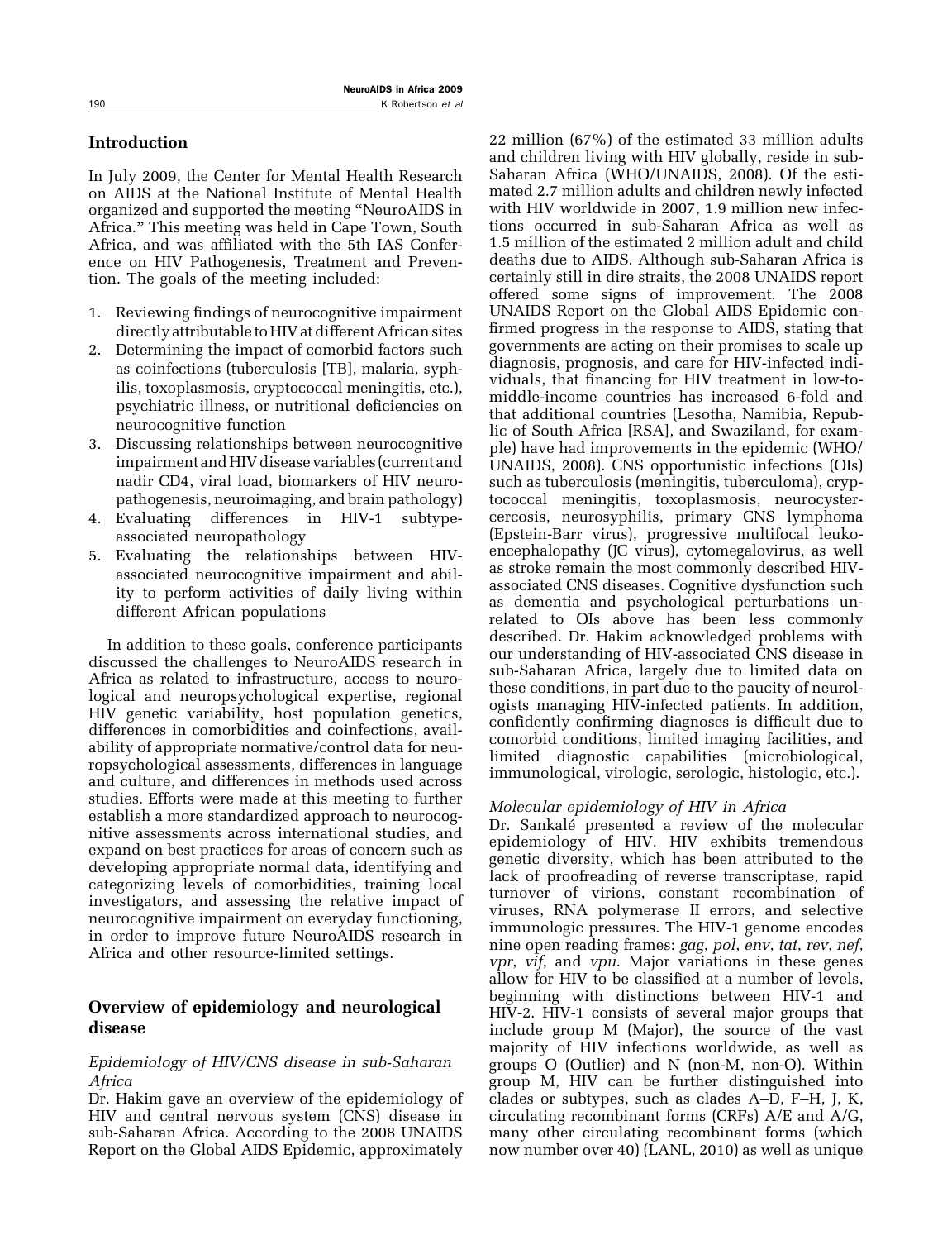recombinant forms. The distribution of HIV-1 subtypes and recombinants varies by region of the world, by country, and even within a country such as Nigeria. Within Africa, CRF02\_AG accounts for the bulk of infections in West Africa, subtypes A and D are common in East Africa, and subtype C predominates in Southern Africa as well as Northeastern areas such as Ethiopia (Hemelaar et al, 2006). Differences in disease progression and resistance profiles were also discussed. A study of registered female sex workers in Dakar, Senegal, determined that HIV-2 is less infectious, has a much lower mother-to-child transmission rate, and a much longer progression time to AIDS than HIV-1. Studies investigating differences in HIV-1 subtypes found that subtype A has a longer AIDS-free survival than non-A (Kanki et al, 1999); subtype D has a shorter time to death and AIDS than subtype A, C, or recombinant forms (Vasan *et al*, 2006); and in subtype C, CCR5/non–syncytia-forming viruses are almost always the dominant form even in late stages of infection (Tscherning et al, 1998). HIV-2 and HIV-1 type O possess a primary resistance to non-nucleoside reverse transcriptase inhibitors (NNRTIs) (Descamps et al, 1997; Ren et al, 2002). Naturally occurring minor mutations in the protease sequences of many non-B subtypes such as subtype F (Poveda et al, 2008) can also confer resistance. Few naturally occurring polymorphisms at resistance positions in reverse transcriptase in type M viruses have been discovered.

There is a potential role for clade differences in varying neuropathogenicity. How much of a role clades play in the neuropathogenicity of HIV will be difficult to determine because treatment availability and practices vary from place to place and measures of cognitive and functional performance are inherently subject to some degree of cultural influence.

# HIV-associated neurocognitive disorders

Dr. Grant gave a summary of HIV-associated neurocognitive disorders (HANDs), which remain to be common problems in HIV-infected patients despite the success of combination antiretrovirals at improving overall health and prolonging survival. The nosology of HAND, revised in 2007 (Antinori et al, 2007), now includes three classifications: asymptomatic neuropsychological impairment (abnormality in two or more cognitive abilities), mild neurocognitive disorder (cognitive impairment with mild functional impairment), and HIV-associated dementia (marked cognitive impairment with marked functional impairment). Neuropsychological (NP) deficits in measures of attention, learning, verbal, motor, memory, psychomotor, sensory, and abstraction are the most common among patients with global NP impairment. HAND prevalence rates still range from 30% to 50% and the cognitive profile, or areas of impairment, has not changed significantly. One third of patients have magnetic resonance imaging (MRI) evidence of white matter abnormality and approximately 34% (perhaps up to 60%) have detectable HIV RNA in the cerebrospinal fluid (CSF).

The possible mechanisms for neurotoxicity in HIV-1 infection include direct damage to neurons caused by shed viral proteins, but not infection of neurons themselves, as well as indirect damage caused by neurotoxic molecules released by activated and/or infected astrocytes, macrophages, and microglia. HIV infection preferentially causes damage to the basal ganglia and white matter, but loss of dendritic complexity and the degree and synaptodendritic injury are also strongly associated with progressive neurocognitive impairment. Cofactors in HIV-associated neurocognitive complications such as drug abuse (e.g., methamphetamine), coinfections (e.g., hepatitis C), aging, immune reconstitution syndrome, neurotoxic treatments, and other background factors (e.g., head injury) tend to increase the likelihood and severity of cognitive impairment in HIVinfected individuals. On the contrary, patients with a history of good virologic control and no history of severe immunologic suppression have a reduced risk of neurocognitive impairment. In terms of everyday function, neurocognitive impairment is associated with higher rates of unemployment, difficulty with complex tasks such as driving, decreased ability to adhere to antiretroviral treatment, and increased mortality several years out from initial visit. Treatment considerations such as starting antiretrovirals (ARVs) early and including ARVs with high CSF penetration to reduce CSF viral load (VL) and prevent or attenuate HAND are promising, but still need further research.

Endeavors to establish HAND prevalence rates across countries and regions of the world have yielded varying estimates, ranging from 12% to 56%. Empirical questions regarding the nature of these different rates (i.e., HIV clade differences, host responses and genetics, differences in cofactors such as TB, malaria, hepatitis, nutrition, etc.) are impeded by the lack of comparable and reliable diagnostic methods used across sites.

# Treatment of HAND—penetration of antiretrovirals into the CNS

As mentioned above, HAND is still a global problem. Dr. Letendre's talk focused on the possibility that the limited distribution of drugs into the brain could be contributing to this problem. Factors limiting drug distribution into the CNS are based in the restrictive nature of the blood-brain barrier (tight junctions and astrocytic foot processes). As a result, diffusion of drugs across the blood-brain barrier is determined in part by characteristics such as protein binding, molecular weight, lipophilicity, ionization, and molecular pumps (e.g., P-glycoprotein and organic anion transporters). Drugs within the different classes of antiretrovirals differ in their CSF pharmacokinetics. For example, the CSF concentration of the nucleoside reverse transcriptase inhibitor (NRTI) abacavir reaches approximately 36% of plasma concentrations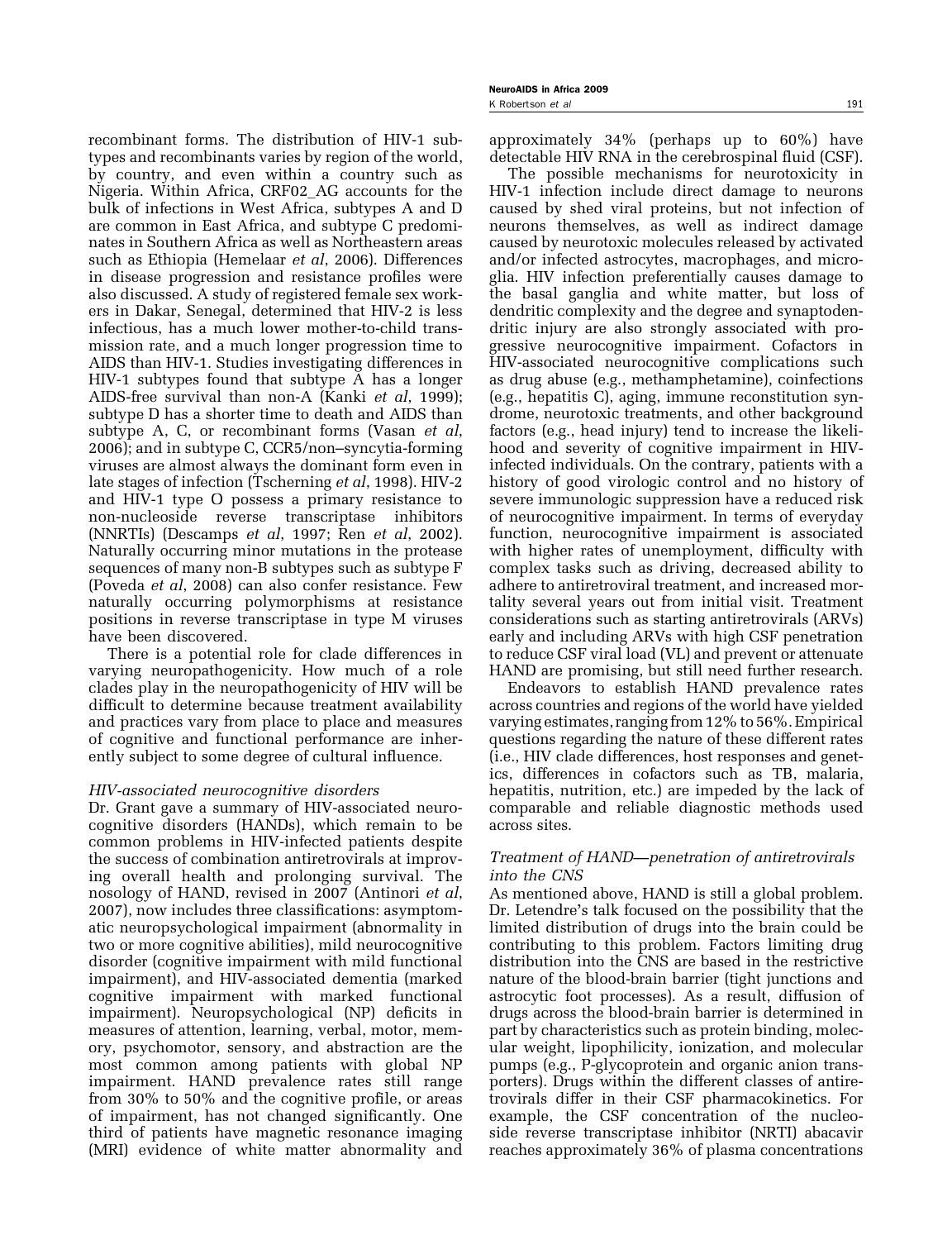whereas tenofovir reaches approximately 5%. The PIs darunavir and lopinavir differ in their CSF-to-plasma ratios (1.4% versus 0.23%) as do NNRTIs such as nevirapine and efavirenz (29–63% versus 0.5%). These ratios, however, may not reflect efficacy in the nervous system as well as metrics that estimate the relationship between drug concentrations in the nervous system and the concentrations that inhibit HIV replication (e.g., the CSF-to-50% inhibitory concentration ratio). When antiretrovirals improve or maintain cognition, they probably do so by reducing HIV replication in the CNS and improving cellular immunity. These effects are probably necessary for improving or maintaining cognitive health but may not always be sufficient because neurotoxins such as HIV proteins, proinflammatory cytokines, oxidative stress, and excitotoxins may persist even when HIV levels are reduced below the quantitation limit of commercial assays. In addition, immune recovery may not result in recovery of neurotrophic or neuroprotective molecules. The predominant cellular source of HIV found in the nervous system may determine the effectiveness of treatment on CNS complications. When CD4+ cell counts are higher and cognition is normal, HIV in the nervous system may predominantly derive from migrating cells, such as lymphocytes. In this situation, controlling HIV in migrating cells is relatively more important and penetration of antiretrovirals into the nervous system may be relatively less important. However, when CD4+ cell counts are lower or cognition is impaired, HIV in the nervous system may derive predominantly from resident cells, such as macrophages and microglia. In this situation, controlling HIV may require antiretrovirals that penetrate into the nervous system in therapeutic concentrations. Additional anti-inflammatory, antioxidant, or neuroprotective therapies may also be warranted.

Dr. Letendre has devised a method of estimating the penetration and effectiveness of antiretrovirals in the nervous system. Ranks are assigned to each drug and these ranks are summed to yield a value for a given regimen, with higher scores indicating greater penetration. In most analyses to date, higher penetration ranks are associated with lower CSF viral loads. Other analyses have also identified that estimates of higher penetration are associated with better neurocognitive performance, better mood, and better survival.

# HAND research and clinical care in Africa

# Assessment of neurological complications in HIV-2 infection in West Africa

HIV-2 is uniquely prevalent in West Africa and although the clinical course is more indolent than HIV-1, pathological studies of brain tissue suggest similar pathology to HIV-1 by time of death. Clinical neurological manifestations of HIV-2, however, are largely unstudied. Dr. Clifford, Dr. Jaye, and Dr. Diop presented their aims for several cohorts underway to develop the infrastructure for neurological evaluation in West Africa in order to learn more about the neurological complications of HIV-2. In addition to development of infrastructure and sharing of expertise, the aims of the cohorts include (1) studying the prevalence and characteristics of neurocognitive impairment, peripheral neuropathy, and myelopathy in HIV-2-infected patients through the course of disease; (2) collecting preliminary neuroimaging and CSF samples from clinically characterized HIV-2–affected patients; (3) investigating the association of aging on HIV-2 neurological manifestations; and (4) determining the spectrum of neurologic opportunistic infections associated with HIV-2. The two cohorts discussed are based in Caio, The Gambia, and Dakar, Senegal.

#### NeuroAIDS in Cameroon

Dr. Kanmogne and Dr. Njamnshi presented the preliminary results of the Cameroon neuroAIDS project, a case-control study aimed at investigating the epidemiology of HIV-associated neurocognitive disorders in Cameroon. From February 2008 to May 2009, the Cameroon team enrolled 122 participants (85 HIVseropositive cases and 37 HIV-seronegative controls). In this pilot study, both the Halstead Category Test (HCT) and Wisconsin Card Sorting Test-64 (WCST-64) showed significant impairment of the executive/frontal lobe function in HIV-infected individuals, compared to seronegative controls. Data further showed increased impairment in HIV-seropositive individuals with advanced immune deficiency.

As a baseline for a series of studies on HIVassociated dementia (HAD), Dr. Njamnshi and colleagues assessed the usefulness of the recently developed International HIV Dementia Scale (IHDS) as a screening tool for HAD or HIV-associated cognitive impairment in HIV-positive adults in Yaoundé, Cameroon. In this case-control study, HIV-positive adults followed up in an HIV outpatient clinic were matched to HIV-negative subjects for age and sex and screened using the IHDS. In particular, the IHDS mean total score, alternating hand sequence, and 4-word recall measures were useful in distinguishing between HIV patients at risk for dementia and normal healthy subjects. The IHDS fingertapping subscore was not significantly different between the two groups. Using the IHDS screening tool, investigators estimated a 21.1% prevalence rate of HAND, and suggested that future research on HAND in Cameroon should strategically start with the IHDS as a screening tool. Dr. Njamnshi and colleagues also investigated risk factors for HAND such as low hemoglobin levels, low body mass index (BMI), more constitutional symptoms before AIDS, age older than 68 at AIDS onset, intravenous (IV) drug use, low CD4 counts, high plasma viral loads, and antiretroviral (ARV) drug naivety. They found that low CD4 count  $\left( < 200/ \mu \right)$ , advanced clinical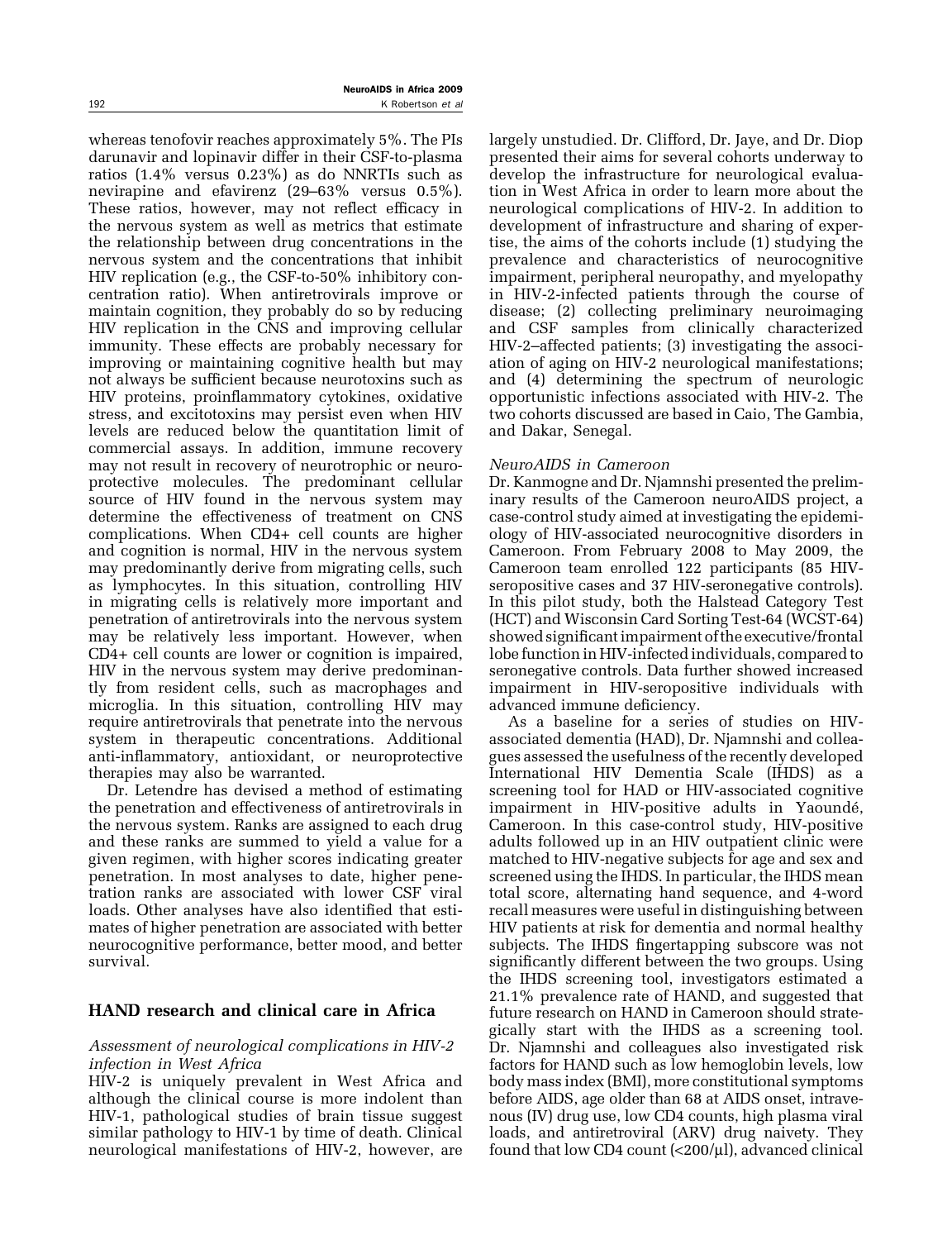stage (Centers of Disease Control and Prevention [CDC] stage C), and low hemoglobin concentration  $(\leq 10 \text{ g/d})$ independently predicted risk of HAND in Yaoundé, Cameroon, and suggested that these factors could be used to detect HIV-infected patients at risk of developing HAD, and included as criteria for eligibility to highly active antiretroviral therapy (HAART).

# Patterns of CNS involvement in the AIDS population in Ethiopia

Utilizing postmortem forensic pathology cases in Addis Ababa, Ethiopia, Dr. Langford and Dr. Gemechu are conducting autopsies to determine the frequency of HIV infection and neuropathological patterns, as well as the frequency of CNS involvement of Mycobacterium tuberculosis in HIV+/– cases in this region. Investigators hypothesized that approximately 15% of cases would be HIV+, 30% to 50% of these cases would show evidence of CNS involvement, and that CNS involvement in TB+ cases would be greater in HIV+ than in HIV- cases. The design of this experiment offered opportunities to characterize the natural history of HIV in this population, observe HIV neuropathogenesis at different stages of disease, and characterize neuropathology patterns in HAART-naïve patients. Half of the cases to be considered were obtained from hospital settings and half from outside settings. Additionally, half of the cases within each group resulted from natural death, and half from injury (accidental and intentional). Gross pathological observations of 188 cases at autopsy included 112 cases (60%) suspected of chronic illness, 37 cases (20%) suspected of CNS infection, and 84 cases (45%) with suspected pulmonary TB with pneumonia. Histopathological analyses of the same 188 cases confirmed TB, encephalitis, liver disease, or other CNS-related pathologies in 42% of injury-related deaths. TB was the most common histopathological finding from both injury and natural cause groups, followed by liver disease. Tissues collected atMenelik Hospital in Addis Ababa included spleen, liver, lungs, lymph nodes, and adrenal tissue from the periphery, and frontal cortex, basal ganglia (lenticular nucleus), hippocampus, and spinal cord from the nervous system. Investigators noted the challenge of detecting HIV in tissue when the density of the virus may be low. As a result, tissue from the spleen and frontal cortex were sent to Temple University in Philadelphia for polymerase chain reaction (PCR) analyses. Further analyses are pending.

### Neuropsychological assessment in HIV/AIDS and its challenges in a low-resource country (Zambia)

Dr. Wood and Dr. Banda spoke about their research in Zambia, one of the poorest countries in Africa. The HIV prevalence rate in Zambia is at 14% in a population estimated at 12 million. Greater than 95% of viral isolates obtained from Zambia are subtype C, and the neurological manifestations and psychological sequelae of subtype C–infected individuals in this area are not yet known. These researchers and their collaborators are taking measures to build the necessary in-country capacity to conduct HIV-1 neuropathogenesis research to determine the impact and extent of HIV-associated neurological diseases in Zambia. As part of these aims, they conducted a pilot study among HIV- adults and children from around Lusaka to assess the utility of tools adapted from Western/developed neuropsychological assessments. Among adult controls, scores for the IHDS, Color Trails 2, Timed Gait, and Grooved Pegboard (dominant and non-dominant hand) fell below Western norms, whereas scores for the Mini-Mental State Examination and Color Trails 1 were comparable to Western norms. These results reveal that setting/ culture and level/quality of education can influence neuropsychological performance, but that Western developed neuropsychological tests can be useful to assess HIV+ individuals in Zambia, when tests are adapted and performance compared to appropriate controls from the same setting.

To determine the impact and extent of HIVassociated neurological diseases in Zambia, researchers are conducting a prospective, 12-month longitudinal study, using a random sample of HIV + and HIV- adults and children with no existing neurological or medical problems. Analysis of performance so far on the IHDS revealed that HIV+ overall performed more poorly than HIV-, but no differences between HIV+ treated and untreated individuals were indicated. Another interesting finding was that HIV+ females tended to be more sensitive to IHDS motor tasks. This ongoing study will continue to analyze other adult and child assessments up to 12 months, and this preliminary data will then be used to assess progression of neurological disease over a longer period.

Dr. Grant also spoke briefly on a pilot study in Zambia to test the feasibility of using the HIV Neurobehavioral Research Center (HNRC) International neuropsychological test battery to assess HAND in Zambia and lay the foundation for future neuroAIDS projects. Due to the current lack of Zambian test norms, US African American norms for this battery were used, with constants added to all scaled and T-scores in order to reduce demographic effects and allow for impairment classification via a global deficit score. Using these methods, approximately 33% of HIV+ subjects and 15% of HIV- subjects had neurocognitive impairment. Neuropsychologically impaired HIV+ subjects reported more than twice the number of cognitive complaints than those considered normal, indicating that performance relates to everyday life. The effects of HIV disease were greatest on neuropsychological domains of sensory-information processing, verbal fluency, and executive functions. The results indicate that this NP test battery shows sensitivity to HIV in Zambia where clade C is common in addition to its sensitivity to HIV in other international settings where clade B is common. Use of African American norms, however,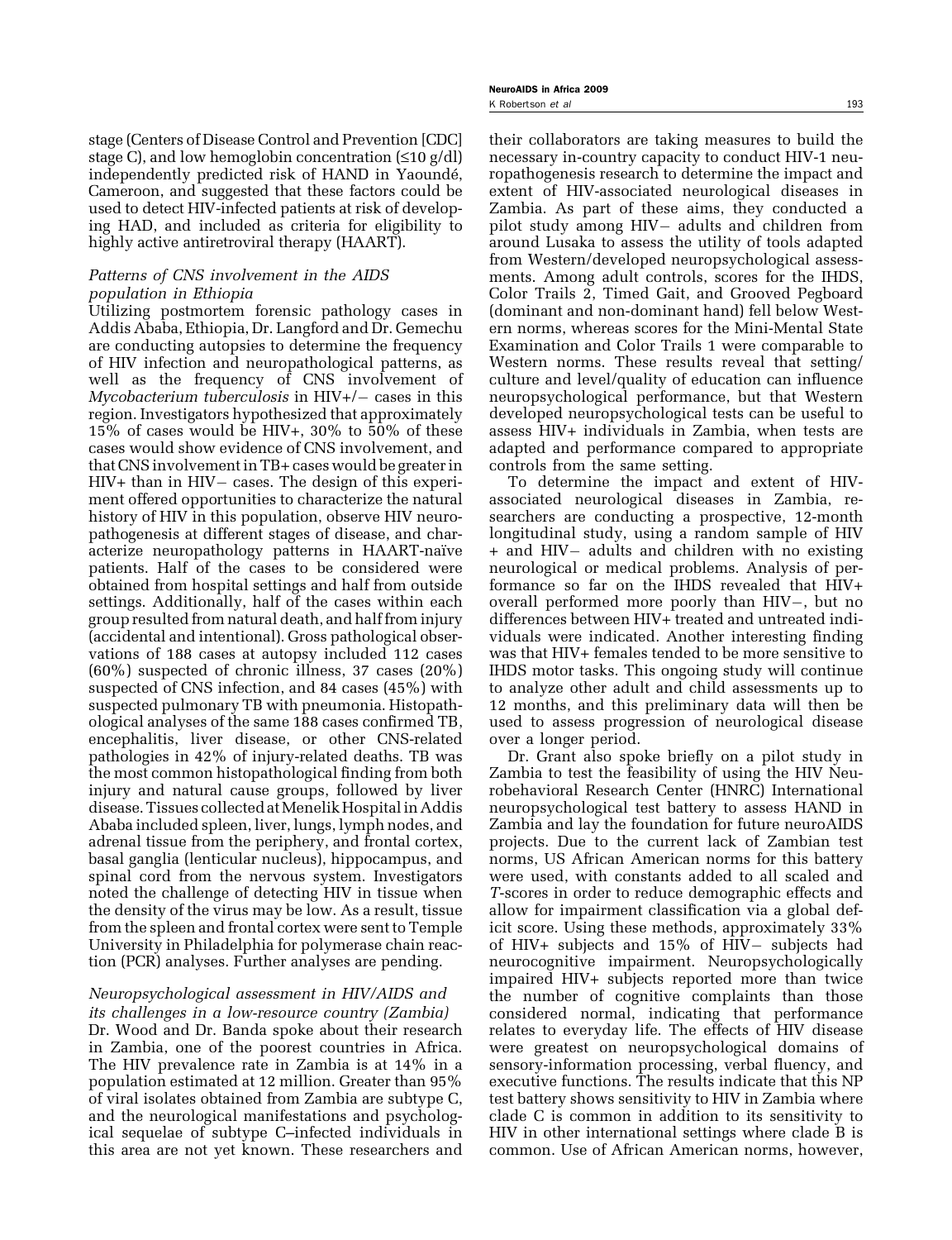only partly removed demographic effects (and only after adjustment), and Zambian norms for proper demographic correction are clearly needed in the future.

# ACTG (AIDS Clinical Trials Group) 5199 International Neurological Study

Dr. Robertson and colleagues conducted the first large-scale international neurological clinical trial in resource-limited settings for HIV. The purpose of this trial was to estimate the prevalence and incidence of AIDS dementia and CNS opportunistic infections, and study the changes in neurocognitive functioning at the initiation of antiretroviral treatment. Researchers conducted neurological and neuropsychological examinations at sites in Brazil, India, Malawi, Peru, South Africa, Thailand, and Zimbabwe to examine the effects of three treatment arms (3TC/ZDV/EFV, FTC/TDF/EFV, and FTC/ddI-EC/ATV). The three sections of the neurological examination consisted of a face-to-face interview, an examination to observe the subject's physical and mental status, and a final summary section. The neuropsychological examinations included the Timed Gait Test, Finger-Tapping Test, Grooved Pegboard Test, and the Verbal Fluency Test. These neuropsychological examinations tested for fine motor function, speed of processing, gross motor function, motor control, balance, executive function, speed, and attention, The neurological and neuropsychological examinations showed a relatively high rate of peripheral neuropathy and other neurological abnormalities, but a low prevalence of minor cognitive motor disorder (MCMD) and AIDS dementia. The unexpectedly low prevalence of cognitive impairment may be a result of selection bias (higher functioning patients enrolled), which future studies should attempt to avoid. The results of the neuropsychological examinations showed the expected variations between countries, which could be due to differences in populations, cultures, HIV subtypes or resistance patterns, or variations in test administration. Overall performance on neuropsychological examinations was similar between treatment arms. Conclusions of the study indicate there were significant improvements in neuropsychological function after initiation of antiretroviral therapy in resourcelimited settings, which could be contributed to the control of HIV viral load through ARV effects and/or practice effects. Dr. Robertson and colleagues are in the final stages of developing a study to collect normative comparison data at these sites to be utilized by future neuropsychological studies.

# Depression and HIV-associated neurocognitive deficits: Botswana pilot studies

In the first of two pilot projects, Dr. Lawler proposed to measure the incidence of depression and dementia in Botswana, to observe the correlation between depression and cognitive test performance, to learn if performance on a screening test correlates with other cognitive measures, and to determine whether depression and/or cognitive impairment caused problems in daily activities. The tests used to measure Dr. Lawler's proposals were the International HIV Dementia Scale (IHDS), Digit Symbol-Coding Test, WHO-UCLA Verbal Learning Test, Beck Depression Inventory–Fast Screen, Prime-MD Mood Module, and Activities of Daily Living Scale (ADLs). In this study of 120 randomly selected HIV+ individuals, 24% were depressed, 38% had dementia, and approximately 10% suffered from both depression and dementia. There was a strong correlation between depression measures and incidence of depression in Botswana was consistent with other HIV studies in Africa. Furthermore, depression did not affect cognitive task performance, and it was not related to language, nationality of examiner, age, education, or CD4 count. However, depressed individuals reported more difficulty with ADLs, in particular managing medications. Performance on the screening test (IHDS) correlated with performance on other cognitive measures. This study also reported that dementia was not related to CD4 count or time since HIV diagnosis, but was related to the length of time on HAART.

The purpose of the second pilot study was to develop culturally specific assessment tools, such as the Botswana-specific Auditory Verbal Learning Test, and to compare depression and cognitive performance with well-matched groups of HIV+ and HIV- subjects. The tests used were Trails A, Digit Symbol-Coding, Botswana Auditory Verbal Learning Test, Action Fluency, Color Trails 2, Grooved Pegboard, Prime-MD (Depression, Anxiety, Alcohol Modules), and Activities of Daily Living Scale. This project concluded that there was no significant difference in depression between HIV+ and HIV subjects (21% versus 17%), that HIV+ subjects reported more suicidal ideation (15% versus 3%), and that there was a significant difference in anxiety between the two groups (42% versus 22%). Furthermore, HIV+ subjects were significantly impaired on tests of processing speed, verbal learning and memory, fine motor speed, and executive functions. Also, subjects reported that memory was the primary reason they had difficulty adhering to medication regimens.

# Opportunities and challenges for NeuroAIDS research in Nigeria

Dr. Adebamowo discussed the opportunities and challenges of NeuroAIDS research in Nigeria. Nigeria's population of 150 million and adult HIV prevalence of 2.89% afflict the nation with the second largest population of HIV+ individuals in the world. Additionally, Nigeria as a country has a low percentage of GDP (gross domestic product) spent on health care, a limited number of physicians and other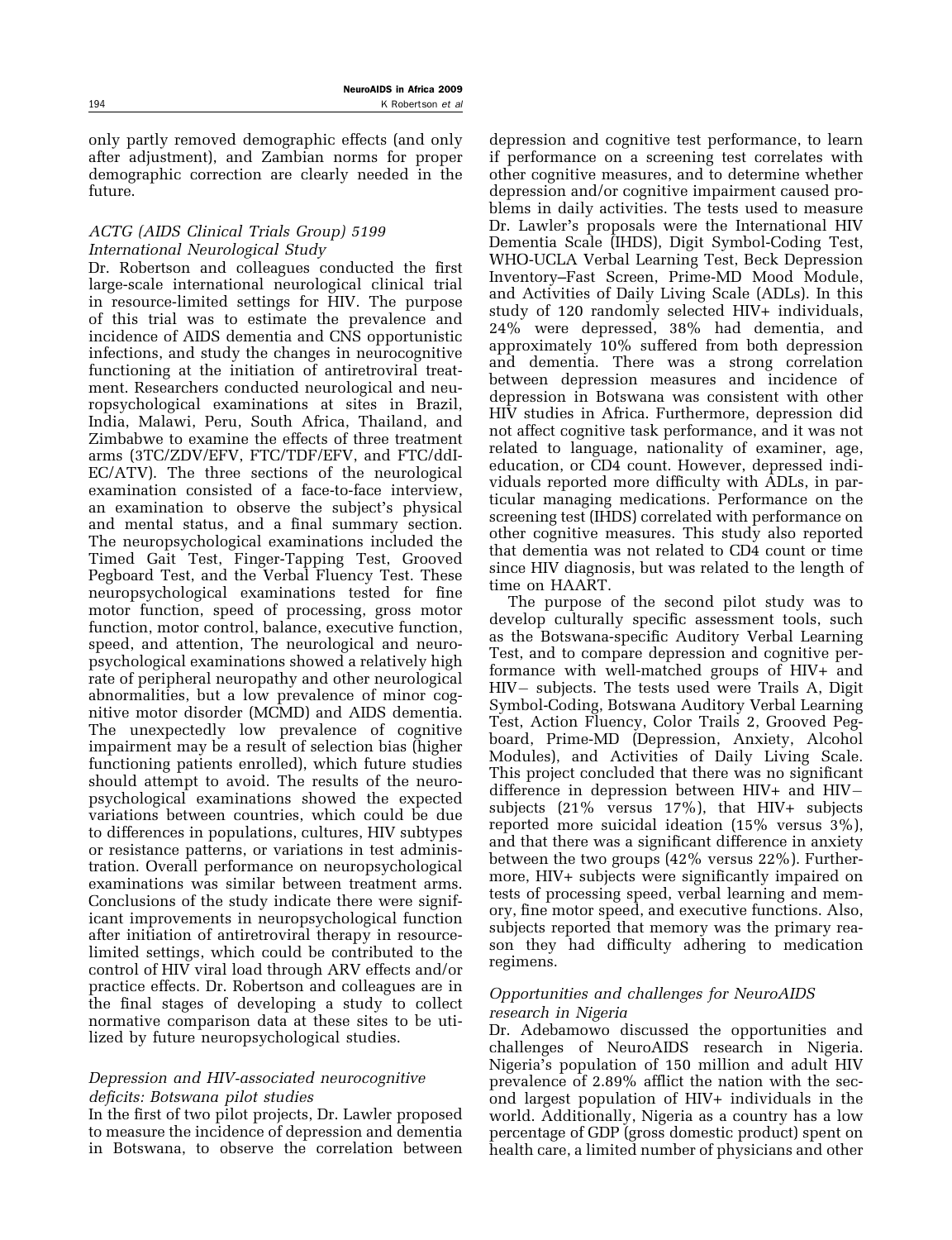care providers, and as a result only approximately 20% of adults have comprehensive correct knowledge about AIDS. In efforts to take action against the rising prevalence of HIV infection, the amount of funding from the U.S. President's Emergency Plan for AIDS Relief (PEPFAR); preventing mother to child transmission (PMTCT), increased significantly in the past 4 years, from around \$10 million to over \$1.1 billion, which led to rapid improvement of HIV counseling, screening, testing, support, and treatment. PEPFAR funding has also significantly improved the health care infrastructure throughout the country. The HIV-Nigeria ACTION Program now has 136 training centers, hub sites, ART sites, and PMTCT sites throughout the country. PEPFAR is the largest prospective cohort of HIV-infected individuals ever assembled, providing the statistical power to evaluate rare events such as neurological impairment. In addition, PEPFAR supports substantial clinical, laboratory, and informatics infrastructure, allowing record linkage and access to biological specimens. Colocation of research at PEPFAR sites provides a cost effective strategy for study of NeuroAIDS in Africa.

# Studies of HIV-1–related neurocognitive impairment in Nigeria

In Nigeria, the prevalence, clinical features, and effects of treatment for HIV-related neurocognitive impairment are unknown. Dr. Royal presented a study in which treatment-naïve subjects in Nigeria were evaluated for HIV-related neurocognitive impairment. Assessments included clinical questionnaires, general clinical laboratory testing, CD4 counts, viral load, and viral strain studies as well as previously validated cognition assessments such as the Karnofsky Performance Scale, International HIV Dementia Scale, and a detailed neurocognitive battery. Screening was critical so that the researchers could study the sole effects of HIV-induced neurological impairment rather than from other factors such as head trauma, psychiatric illness, drug use, learning disability, and active CNS infection. Conclusions drawn from this study were that these individuals had lower mean Karnofsky and IHDS scores than HIV- controls and that low IHDS scores correlated with worse clinical status. In a small subset of patients administered detailed neuropsychological testing, low effect sizes were observed on the majority of the tests. However, several tests were found to be potentially quite sensitive for detecting neurocognitive impairment in this group. Finally, analysis of the specific HIV subtypes that are found in Nigeria suggested a possible association for specific strains with the presence of cognitive impairment. Approximately 50% of patients in Nigeria are prescribed AZT-anchored regimens, 30% TDF-containing regimens, and approximately 20% receive regimens containing d4T. This pilot study demonstrated

# HIV clades/subtypes

# Subtype-associated differences in risk for dementia in Uganda

Investigations into subtype-associated differences in risk for HAND are currently underway throughout the world, and Dr. Sacktor and Dr. Nakasujja presented some of their research on this topic in Uganda where clades A and D are common. In a previous retrospective study of 140 HIV seroconverters in Rakai, Uganda, followed over 5 years, patients with subtype D had a faster progression to AIDS or death (Laeyendecker, 2006). Dr. Sacktor and Nakasujja followed 60 antiretroviral-naïve HIV+ individuals at risk for HIV-associated cognitive impairment in Uganda to determine if subtype D is also associated with a greater risk of dementia compared to subtype A. Individuals included in the study completed the IHDS, Grooved Pegboard, Timed Gait, WHO-UCLA Auditory Verbal Learning Test, Symbol-Digit, Color Trails 1 and 2, and Digit Span Forward and Backward. Using data from the phylogenetic analysis of both gp41 and gag genes, HIV+ individuals were classified as subtype A, C, D, or A/D recombinants.

Results indicate that HIV subtype D is associated with an increased risk of dementia compared to subtype A. Of the HIV+ individuals with subtype D, 89% were categorized with dementia (MSK 1), whereas only 24% of individuals with subtype A received this rating. These results provide the first evidence in well-characterized HIV+ patients at a similar stage of HIV disease, suggesting that HIV subtypes may have different biological properties with respect to their capacity to cause HIV-associated cognitive impairment.

# Neuropsychological profile of patients commencing HAART in Cape Town, South Africa—preliminary findings

Subtype C is responsible for more than 90% of HIV-1 infections in South Africa and may differ from subtype B in terms of protein binding sites, binding characteristics, replicative capacity, and possibly in neurotoxicity and risk for cognitive impairment. Dr. Joska, Dr. Paul, and colleagues discussed a natural mutation in the TAT protein in subtype C associated with reduced monocyte chemokine regulation and its relevance to the CNS. TAT is involved in the migration of monocytes into the brain via up-regulation of inflammatory cytokines and adhesion molecules. TAT also disrupts the tight junctions in the blood-brain barrier (BBB), therefore variations in the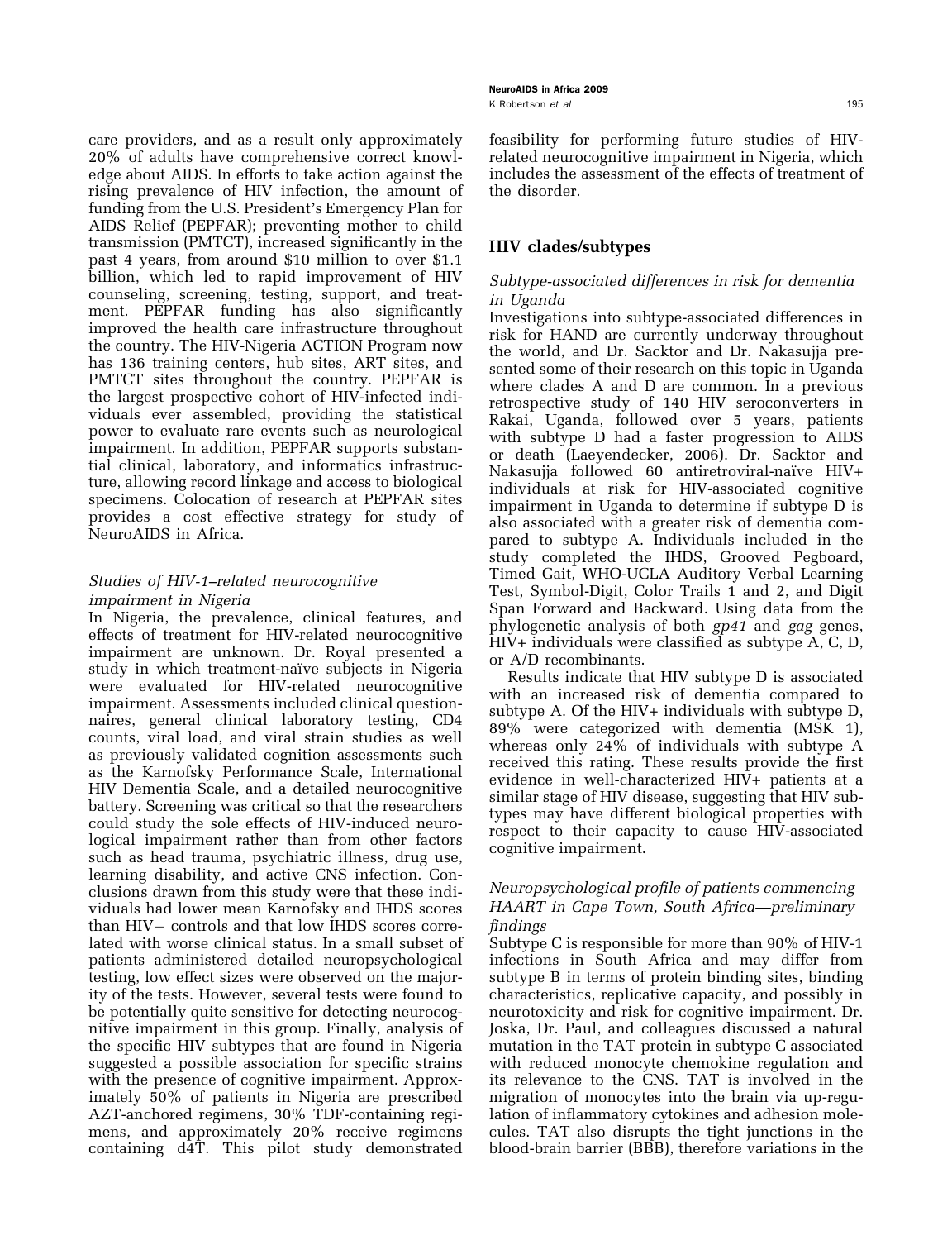TAT protein could lead to variations in CNS pathology.

An early report from Ethiopia suggested that HAD is infrequent in clade C (Clifford et al, 2007), but studies from India suggest that it is comparable to clade B (Gupta et al, 2007). Dr. Joska, in collaboration with the University of Missouri, conducted a pilot study to determine if cognitive impairment exists in clade C HIV in South Africa and to begin to define neuroimaging biomarkers of CNS involvement. Cognitive measures used included Hopkins Verbal Learning Test–R, Brief Visual Memory Test–R, Stroop Test, Color Trails, Digit Symbol, Grooved Pegboard, Tapping, and Animal Fluency. Participants included 52 ART-naïve HIV patients (29.6 years of age; 9.7 years of education) and 25 controls (27.0 years of age; 11.3 years of education). HIV patients performed significantly worse on the measures of Digit Symbol, Color Trails 2, Animal Fluency, and Stroop Color-Word interference. Analysis of diffusion tensor imaging (DTI) and fractional anisotropy also revealed significant differences between these groups. These preliminary results provide evidence for cognitive impairment in HIV clade C infection in South Africa, and these investigators plan to determine if cognitive status is associated with a TAT defect and whether or not relationships exist between cognitive status and proviral DNA, inflammatory cytokines, and neuroimaging.

# Variation in neurocognitive impairment based on HIV-1 subtype

A discussion of the effect of HIV-1 subtype on neurocognitive impairment in pediatric infection was presented by Dr. Boivin, Dr. Wong, and Mr. Bangirana. These researchers sought to determine whether HIV+ school-aged children in Uganda currently ineligible for ART demonstrate deficits relative to HIV children and whether the risk for progressive encephalopathy (PE) in children differs by subtype.

Subtype, along with other clinical indicators, may be an important consideration for when to initiate ART treatment and for antiretroviral selection (e.g., CNS penetration characteristics). One hundred and two HIV-infected antiretroviral therapy (ART)-naïve children (mean age = 8.8 years) and 104 noninfected controls (mean = 8.9 years) completed the Kaufman Assessment Battery for Children, 2nd edition (KABC-2), Tests of Variables of Attention (TOVA) auditory and visual tests, and the Bruininks/ Oseretsky Test for Motor Proficiency, 2nd edition (BOT-2). HIV-1 subtype was defined by the composition of the *env* gene determined using a sequencespecific real time PCR assay (Hoelscher *et al*, 2002). Evaluation of performance demonstrated significant differences between the HIV+ and HIV- groups on the KABC measures of memory, learning, and visualspatial tasks, visual TOVA response time, and attention-deficit hyperactivity disorder (ADHD) score and on the BOT's manual dexterity, upper-limb coordination, and speed and agility tests. There were no differences between HIV+ and HIV- children on auditory TOVA. A comparison of HIV+ children with subtypes A and D indicated subtype A children did more poorly than subtype D on visual-spatial tasks and had more errors on visual TOVA. No differences were reported between HIV+ children with subtype A versus subtype D on the BOT and auditory TOVA.

In summary, ART-naïve HIV+ Ugandan school age children have poorer neuropsychological performance on working memory, visual-spatial processing, ADHD index, and aspects of motor development. HIV subtype A is associated with poorer neuropsychological performance (visual spatial processing and TOVA impulsivity), compared to subtype D in treatment-naïve Ugandan children. HIV subtypes A and D may be associated with different risks for progressive encephalopathy (PE) in children. HIV subtype influences on encephalopathy may fundamentally differ between children and adults as subtype D was associated with a greater risk of dementia or HAND compared to subtype A in Ugandan adults. The PE described here in children may be less dependent on immune suppression but instead may be influenced by HIV coreceptor use. According to their pathogenic model of subtype differences, subtype A, which is more CCR5-tropic, may be more efficient than subtype D, which is CXCR4-tropic at infecting CNS macrophage and microglia cells. X4 virus may be more immunologically pathogenic because it infects a wider range of cells in lymphoid tissue, but may replicate less efficiently in the CNS.

# Pediatric Neuroassessments in Africa

In 2007, an estimated 370,000 children became newly infected with HIV. Over 90% of these infections occurred in sub-Saharan Africa (WHO/ UNAIDS, 2008). More than 90% of new infections in children occur vertically, during pregnancy, at time of birth, or through breastfeeding (WHO/ UNAIDS, 2008). HIV infection in vertically infected children impairs the development and growth of an immature CNS, resulting in delayed acquisition of neurodevelopmental milestones in the majority of children in the pre-ART era (Diamond et al, 1987; Epstein et al, 1986). Without treatment, approximately one half of children will die by 2 years of age (Newell et al, 2004).

Neurocognitive assessments in HIV-infected children, especially in Africa, are plagued by a long list of confounding factors, which include the socioeconomic status or quality of the home environment, the emotional well-being of caregivers (i.e., depression), and secondary effects of HIV such as malnutrition,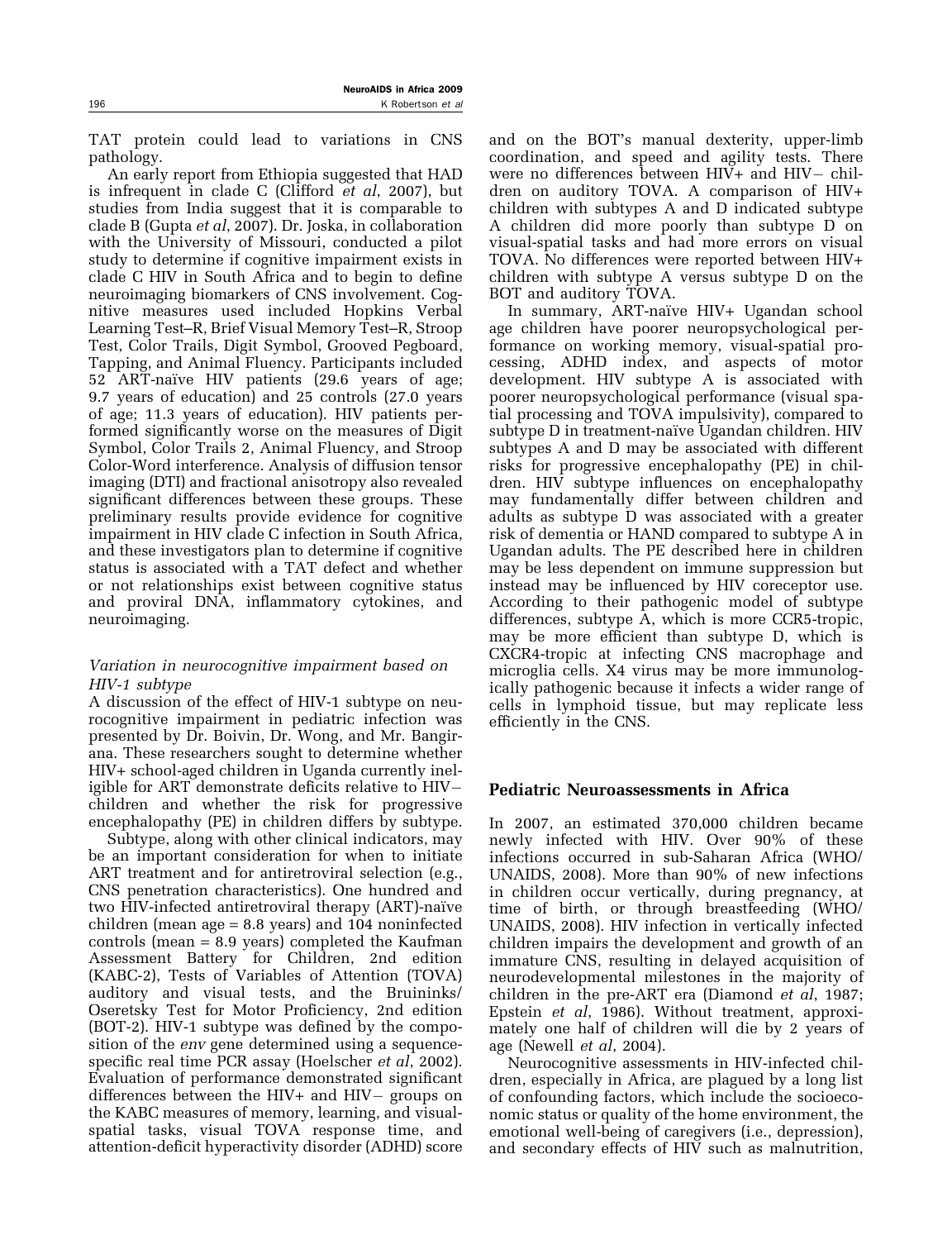quality of education, quality of prenatal care, and treatment with antiretroviral drugs.

### Neurobehavioral development in a pediatric population exposed to HIV

HIV affects all domains of child functioning at least to some extent. Motor development is the most affected in term of severity, early onset, and persistence across the age groups. Dr. Holding and colleagues investigated the role of weight-for-age and disease stage in poor psychomotor outcome of HIV-infected children in Kilifi, Kenya. They used a locally developed and validated measure, the Kilifi Developmental Inventory, to assess psychomotor development in 48 children aged 6 to 35 months prenatally exposed to HIV (exposed and infected odds ratios [OR] versus exposed and not infected). Investigators reported a significant main effect of HIV status  $(F(2, 38.01) = 7.89, P < 0.01)$ . Children in the HIV-infected group had lower mean psychomotor scores than both exposed but uninfected children and controls. No significant differences were observed between the HIV-exposed group and the reference population. Disease stage had an inverse relationship with psychomotor outcome. Mean psychomotor scores by disease stage were stage 1, 0.40  $(1.68)$ ; stage 2,  $-1.01$   $(1.93)$ ; stage 3,  $-1.46$   $(1.57)$ . Children in disease stages 2 and 3 differed significantly from those of the reference population. Weight-for-age had a positive relationship with psychomotor outcome. These findings indicate that weight-for-age and disease stage are viable, easily measurable benchmarks to identify those children at developmental risk. These findings also imply that nutritional intervention and other measures aimed at slowing down disease progression may delay the onset and severity of psychomotor impairment in the paediatric HIV population in Africa.

# Effects of HIV and ARV exposure on child health and neurodevelopment, Botswana

Perinatal ARV medications have led to dramatic reductions in mother-to-child transmission (MTCT) of HIV-1. One third of HIV+ pregnant women now receive ARVs during pregnancy or labor, and HAART useduringpregnancy is increasing.Concerns related to possible negative effects of prenatal ARV exposure on neurodevelopment have been raised, given the unknown impact of ARVs on the developing brain and issues of potential mitochondrial toxicity related to NRTI exposure. A recent large well-controlled study showed no cognitive or motor differences between ARV-exposed and -unexposed HIV – children (Williams et al, 2010). HIV-exposed but uninfected children have also shown poorer outcomes than HIV unexposed children (Van Rie et al, 2008). Studies of neurological and neurodevelopmental outcomes in HIV/ARV-exposed but uninfected children have yielded conflicting results and controlling for

confounding factors (access to care, substance abuse, socioeconomic status [SES]) is problematic.

Dr. Kammerer, Dr. Lockman, and colleagues are currently working on a project in Botswana to further investigate the effects of ARV and HIV exposure in children. Botswana has the second highest rate of HIV in the world and infection affects all socioeconomic levels. In addition, 33.7% of pregnant women are HIV+, but significant government support has led to >90% of pregnant women being tested for HIV and >85% of HIV+ women taking ARVs. The primary objectives of the current study are (1) to compare neurodevelopmental outcomes following in utero exposure to three-drug HAART (two or more NRTIs and single NRTI [zidovudine]) among HIV-uninfected children born to HIV+ mothers (with similar CD4 cell counts); (2) to prospectively compare neurodevelopmental outcomes and rates of mortality; and (3) to determine the biologic and social factors most strongly associated with excess mortality and neurodevelopmental delay between children who are HIV exposed but uninfected and children born to HIV-uninfected mothers in a setting with HAART availability. Neurodevelopmental outcomes will be measured by a combination of an adapted US-normed test (Bayley Scales) that is used in comparable studies and tests developed and normed in Africa (Abubakar et al, 2008). Maternal infection status, mental health, physical health, social support, and nutrition status will be assessed as well as form of feeding (breastfeeding versus formula), health and nutrition, vision, hearing, and neurological status.

# Effects of HIV on the neurodevelopment of young infants in Africa: experience from Malawi

Dr. Van Rie discussed her work on the effects of HIV and ART on neurodevelopment of infants and children in Africa. In Kinshasa, Democratic Republic of Congo, Van Rie and colleagues concluded that the vast majority of HIV-infected children, even young children, present with severe motor and cognitive developmental delay at time of diagnosis (Van Rie et al, 2008). Access to HIV care accelerated motor development, but did not result in a catch up of cognitive development. Timing of care had no effect on motor development but the cognitive development of children who accessed care early (prior to development of severe immunodeficiency) tended to normalize within 1 year of care, whereas the cognitive development remained delayed for those presenting late (Van Rie *et al*, 2009). These findings underscore the importance of early treatment of HIV infection in children. Dr. Van Rie is currently studying the effects of early ART (within the first 3 to 4 months of life) on neurodevelopment in Blantyre, Malawi. Preliminary data indicate that children who start treatment early may demonstrate neurodevelopmental delay (both motor and cognitive) at a very early stage in life (age 3 months) but can achieve a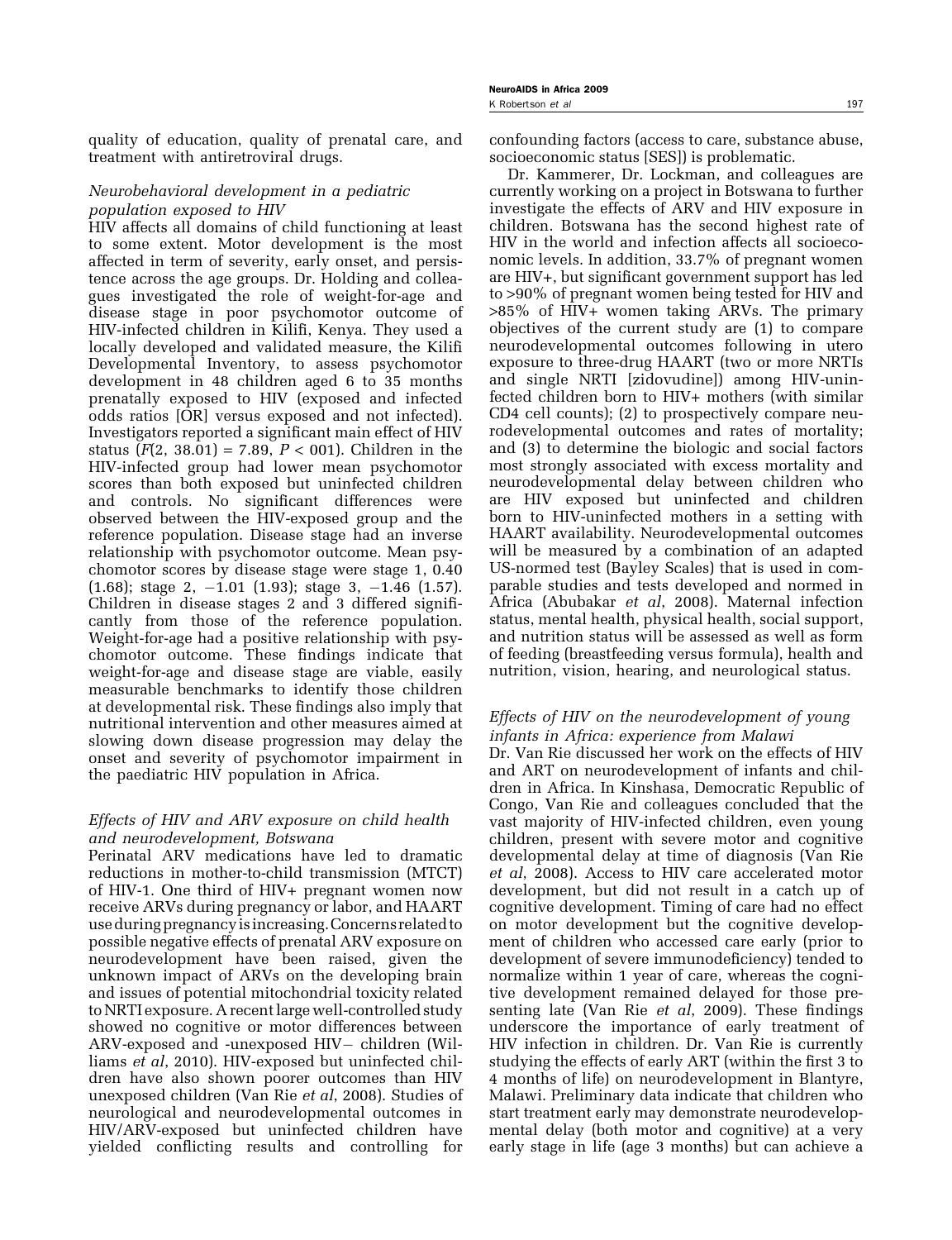motor and cognitive development similar to that of HIV unexposed children by 6 months of age.

# Overview of treatment issues

Implementing HIV treatment in Africa faces many challenges such as a high disease burden, many countries with poor health infrastructure, ensuring quality of care with trained staff and appropriate monitoring tests, getting people into care before disease progression, dual epidemics of TB and HIV, providing affordable and convenient regimens with favorable toxicity profiles, and sustainability of funding for ART programs. In spite of these challenges many countries are making progress in getting ART to those in need. From the years 2004 to 2007, South Africa, Uganda, Malawi, and Ghana, for example, drastically increased the estimated number of people receiving ART; however, only 27%, 33%, 35%, and 15% of the estimated number of people needing ART were receiving medication based on UNAIDS/WHO criteria.

# Evolving changes of treatment implementation in Africa

Dr. Ive reviewed the challenges and changes in HIV treatment in Africa and discussed a 4-year program called the NSP implemented in South Africa in 2007. The NSP aims to (1) reduce the number of new HIV infections by 50% and (2) reduce the impact of HIV and AIDS on individuals, families, communities, and society by expanding access to appropriate treatment, care, and support to 80% of all people diagnosed with HIV. In particular, young people in the age group 15–24 are a focus of all the interventions, especially for behavior change–based prevention. The interventions needed to reach the goals of the NSP include (1) prevention; (2) treatment, care, and support; (3) human and legal rights; and (4) monitoring, research, and surveillance. Training and sustaining valuable human resources (i.e., doctors and nurses) is one of the biggest obstacles to providing quality care. In areas where doctors are scarce, governments and care providers may need to consider "task shifting," and delegate some activities to less qualified personnel. Training of primary health care nurses (rather than doctors) to initiate antiretroviral treatment, lay counsellors (rather than nurses) "pricking" patients for rapid HIV tests, and lay counsellors (instead of social workers) for orphan support activities, for example, may save time and money. Another pitfall of treatment programs in Africa is "stock outs" of antiretroviral drugs in general or specific components of a drug regimen. Stock outs are problematic because they undermine the message of adherence, increase the chance of resistance to first line regimens, and delay putting patients onto therapy.

Two important changes in HIV clinics in Africa involve the use of d4t and viral load monitoring. From 2000 to 2004, d4t was a staple of ART in Africa because it was effective and inexpensive. Long-term use of the drug, however, was associated with a significant number of adverse events (e.g., peripheral neuropathy and lactic acidosis), which led to nonadherence or necessitated a change in regimen. As a result, d4t is now phasing out of treatment. Monitoring viral load on the other hand is becoming more common. Although it was once believed to be too expensive, the costs of late detection of treatment failure and resulting high levels of drug resistance now overshadow the costs of monitoring viral load.

# HIV-associated CNS opportunistic infections and immune reconstitution syndrome

Immune reconstitution inflammatory syndrome (IRIS) is a paradoxical worsening of a patient's clinical condition that is attributable to the recovery of the immune system after initiation of HAART. IRIS occurs in 15% to 25% of patients on HAART and in 20% to 45% of patients with OIs on HAART (Shelburne et al, 2006). Approximately 50% of patients that develop IRIS have been on HAART for around 50 days but the syndrome can appear earlier in treatment. Patients who are antiretroviral naïve, have active or subclinical OIs at HAART initiation, have CD4 count  $<$ 50 cells/mm<sup>3</sup>, or have a prompt decrease in viral load with HAART are at greater risk for IRIS. Certain host genes can also make a patient more susceptible. CNS infections associated with IRIS include viral infections (JC virus: primary multifocal leukoencephalopathy [PML]; varicellazoster virus [VZV]: vasculitis; cytomegalovirus [CMV]: retinitis; Epstein-Barr virus [EBV], optic neuropathy and primary CNS lymphoma), bacterial infections (mycobacterial disease: TB, leprosy), fungal infections (cryptococcal meningitis, candida meningitis), and parasitic infections (toxoplasmosis). Encephalitis directly attributable to HIV also occurs.

Dr. Nath presented three different cases showing the spectrum of IRIS that clinicians encounter, as well as a review of the histopathological correlates, potential biomarkers, and treatment options for IRIS. In the first case, a patient with cryptococcal meninigitis on HAART and treatment for cryptococcal infection for 8 months developed headache, photophobia, and nausea while their CD4 count increased from 24 to 124 cells/mm<sup>3</sup> and their viral load dropped to undetectable levels. After treatment with dexamethasone 24 mg/day, the patient dramatically improved and was diagnosed with IRIS with cryptococcal meningitis (Venkataramanaetal,2006). In thesecond case,a patient with a CD4 count of 474 and HIV viral load<200 developed an episode of aphasia and seizures after 10 years of HAART. In this case the dementia was mediated by macrophages in the CNS. The patient temporarily improved with steroids but then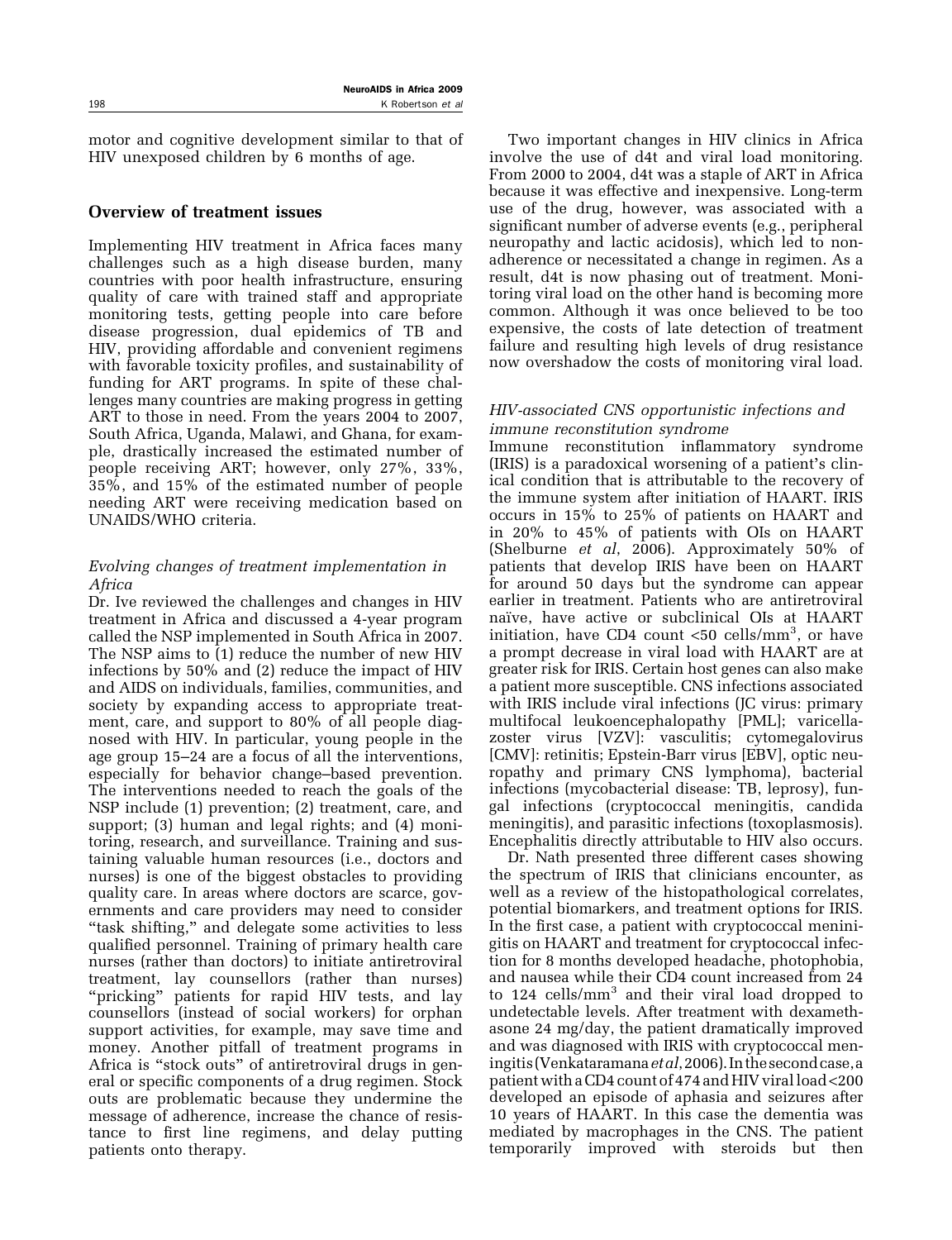encountered more cognitive and motor issues (Venkataramana et al, 2006). The last was a case of acute encephalopathy with IRIS. A patient developed right side weakness and cognitive decline over a period of 8 weeks and then started HAART. Ten weeks later, the CD4 count improved from 50 to 320 and the viral load dropped from 838,100 to 4000, but then over the course of another week the patient progressively declined with focal and generalized seizures resulting in death with complications this time attributed to CD8+ T cells (Miller et al, 2004).

IRIS associated with progressive multifocal leukoencephalopathy (PML) is characterized by CD3 + T cell and macrophage (CD68) infiltration, infection of oligodendrocytes by JC virus, and inflammation attributed mostly to perivascular CD8+ T lymphocytes, whereas CD4+ lymphocytes are absent. Neuropathological findings include multiple demyelinating foci in frontal, parietal, and temporal white matter (mostly subcortical areas). Potential biomarkers for IRIS include cytokines (e.g., interleukin-6 [IL-6]) and markers of neuronal injury (axonal and synaptic proteins). IRISusually onsets after severalweeksofHAART when the viral load drops and CD8+ T lymphocytes spike, then progresses as CD4+ T lymphocytes increase and CD8 cells decline. When managing potential CNSassociated IRIS, clinicians must first exclude effects of drugs, nonadherence to drugs, and progression of underlying disease. Then they must decide whether to discontinue HAART and whether to give systemic corticosteroids (Riedel et al, 2006). The treatment options for IRIS are not ideal because steroids increase risks from immune suppression and interruption of HAART increases risk for resistance to therapy and reemergence of IRIS upon resumption of HAART. The current recommendations for use of steroids in IRIS are high-dose steroids tapered with oral steroids for a month (with OI prophylaxis) for catastrophic IRIS, but the same treatment for symptomatic and asymptomatic IRIS is debatable.

#### Discussion

Although research and treatment of HIV-associated neurocognitive disorders has been going on for over 20 years in the developed world, much less has been carried out in resource-limited setting (RLS) such as Africa. Participants at the conference discussed some of the gaps in the knowledge and care of HAND in Africa and offered several ideas to work towards bridging the gaps. One concern was that HIV care providers in Africa may not have the same general level of awareness of HAND or neuroAIDS and a network to spread general information on the disease may help. In addition to this need to spread general information on HAND, forming working consortiums and cooperative arrangements between research groups were also of great interest.

Participants discussed establishing these arrangements in order to share resources on tissue samples, neuropsychological data and tools, and neuroimaging amongst other needs and considered modeling the consortium on the Institutional Development Award (IDeA) program, which extends NIH resources to foster health-related research in rural and medically undeserved areas of the US. Possible arrangements could include collaboration building between medical schools and institutions in the United States/Europe and RLS as well as site-tosite (or south-to-south) sharing of expertise. If research sites with adequate expertise can be identified, the field of HAND research in Africa could benefit from networks developed on the continent, which would have less overwhelming differences between sites. Before these efforts can move forward, however, a concrete set of training needs and resources needs to be established.

Establishing a set of neurological screens, neuropsychological examinations, and functional assessments that can be used across sites, however, is a problem on its own. Even within Africa, differences in culture, language, education, and access to resources exist, which could affect performance, interpretation, and validity of many instruments.

The issue of adapting, validating, and gathering normative data for neuropsychological assessments occupied much of the discussion section. Is it possible to develop and validate a set of tests that can be used across cultures? Most participants agreed that many instruments developed in Western setting can be used in RLS, if properly adapted for education level and culture of the setting; however, they also established that developing one set of instruments to be used across sites is not the best way to screen for neurocognitive impairment. Instead, developing a set of domains to be tested, in place of a strict set of tests, may be useful. It may not be possible to test each domain in every setting due to restraints on time, staff, and multiple issues with language proficiency and culture. Starting with a breadth of assessments and working to develop a set of domains for each setting might be better than creating many tests from scratch or using the same tests across settings. To lay the foundation for HIV neurological studies in RLS, the ACTG 5199 International Neurological Study selected a brief battery of neuropsychological tests sensitive to HIV-associated changes and also geared towards limiting cultural influences. In addition, researchers at these sites will soon begin a normative control study with a slightly expanded battery, aiming to enroll approximately 2400 participants, in order to address the lack of normative data in RLS.

The appropriateness of activities of daily living scales and other functional assessment also came into question. In RLS, where most people are unemployed and don't drive cars, and where work and daily life are less complex, thus many existing instruments may not be useful to determine functional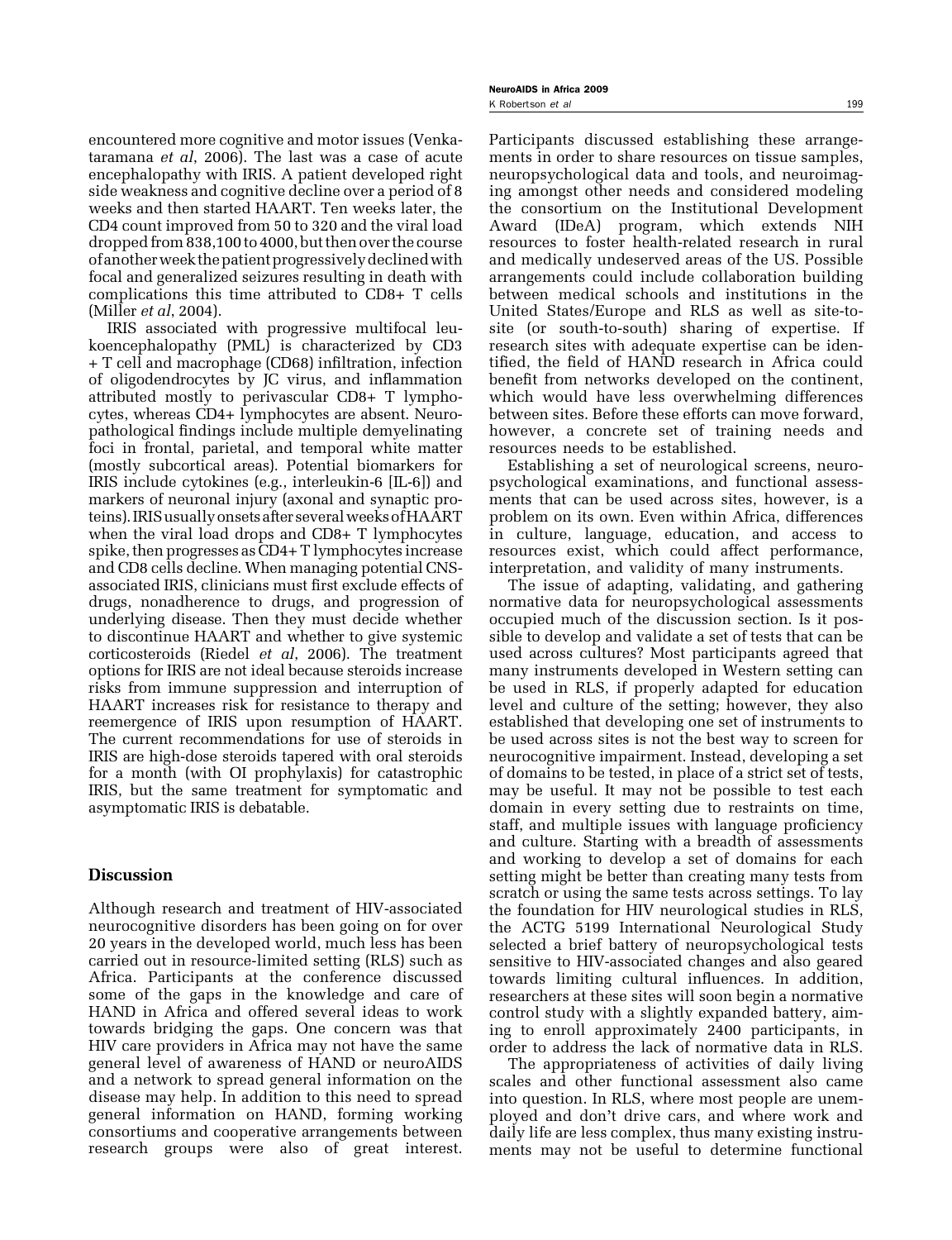impairment. The Bolton questionnaire developed in Uganda represents an improvement in this area, but developing other culturally appropriate functional assessments, possibly with help from community members, presents an ideal research project.

Other problems that occur with neuropsychological instruments and neurological examinations involve standardized administration, scoring, and definitions of clinical outcomes. Cultural differences in administration and interpretation of instructions exist, so quality control to measure performance of those giving assessments should be in place, and methods for monitoring quality should be published with research findings. Experimenter drift (away from standardized assessment) is common in both developed and developing settings, and must be managed. Primary investigators should consider observing multiple testing sessions every few months, even if they don't know the language. Reviewing CRFs and rescoring neuropsychological tests randomly can also help catch mistakes and reveal systematic errors. Periodically reviewing training DVDs that model appropriate testing techniques and blinding people administering assessments as much as possible to the disease status of the individual may also benefit standard administration.Regarding clinical outcomes, depression, functional impairment, and cognitive impairment are defined in different ways by different studies, which create issues with comparing performance and health across populations. The "Frascati paper" in 2007 provided an update of the research nosology for HAND and laid out a set of suggested cognitive domains and definitions for cognitive and functional impairment (Antinori *et al*, 2007). The key, however, may not be a set of definitions, but rather for researchers to be very specific when presenting findings as to what definitions were used to define cognitive/functional/behavioral impairment, and to point out differences in those definitions from other studies.

There are many challenges to conducting neuropsychological assessments in pediatric populations in Africa. Quality of home environment, physical and mental well-being of caregivers, gestational effects (MTCT and prenatal treatment), and malnutrition may all impact performance. Participants discussed different strategies for evaluating neurocognition in children, which included screening versus in-depth assessments, home- or village-based evaluations when clinic access is difficult, use of computers and cutting-edge developments, as well as strategies for standardizing scores. One proposal was to use reference groups of children based on age, gender, and environment instead of large normative data sets. Developing assessments appropriate to cultural contexts that are sustainable (do not involve published/copyrighted materials) and then determining appropriate developmental milestones for assessments in resource-limited settings were also discussed. Neuropsychological "interventions" to boost positive neuroplasticity, such as games for

learning and development in school-age HIV+ children, may compliment ART and help ameliorate some of the neurocognitive effects of HIV.

In terms of neuropathogenesis, several areas were considered. As older, better penetrating ARVs are gradually replaced by newer drugs, some unintended loss of neurocognitive benefits may occur. The effects of HIV-2 dual infection on neurocognition, as well as the other opportunistic infections and cofactors such as crystal methamphetamine abuse in South Africa, were also of concern. Linking systemic immunological activation and symptoms to CNS immune activation and clarifying the clade- or subtype-related mechanisms for disease need further attention. For example, in adults, clade D demonstrates increased neuropathogenesis over clade A, whereas the opposite effect was observed in children. Studies investigating clade C have reported less motor effects than other clades. These and other studies need to be replicated to determine if clade-specific neurocognitive profiles exist. Studies such as these are difficult to interpret, however, because even within clades, different motifs and protein products exist. The differences in pathogenesis may not be due to clades per se, but specific protein motifs within a genome that cause toxicity. Dr. Nath demonstrated that even a single amino acid shift can make a difference. If serine is substituted for cysteine, theTAT protein is less toxic because the cysteine on TAT hooks in with cysteine on a receptor to open a channel. Post-translational modifications of proteins such as TAT within mammalian cells make them 1000 times more toxic than TAT produced from Esherichia coli. Ultimately determining the mechanisms behind clade-related differences in neurocognitive impairment will be very complicated and require a lot of sequencing data in addition to neurocognitive assessments and analyses of other variables.

# **Conclusions**

NeuroAIDS research in Africa faces many challenges, but also offers many opportunities. Because sub-Saharan Africa was the "ground zero" for the HIV pandemic, the majority of HIV-infected individuals reside there. If the effects of culture, language, and education can be teased out, this large pool of prospective patient populations presents opportunities to investigate how differences in viral and host genetics influence clinical presentation of neurocognitive disease. In addition, collections of postmortem tissue samples acquired in the region could be valuable resources for further characterizing the neuropathogenesis of HIV and comorbid conditions. The population of the region is generally resource poor and at high risk of disease, so access to treatment and counseling provided by research is very meaningful. Knowledge gained from HAND research in the region could significantly improve HAND treatment throughout the world.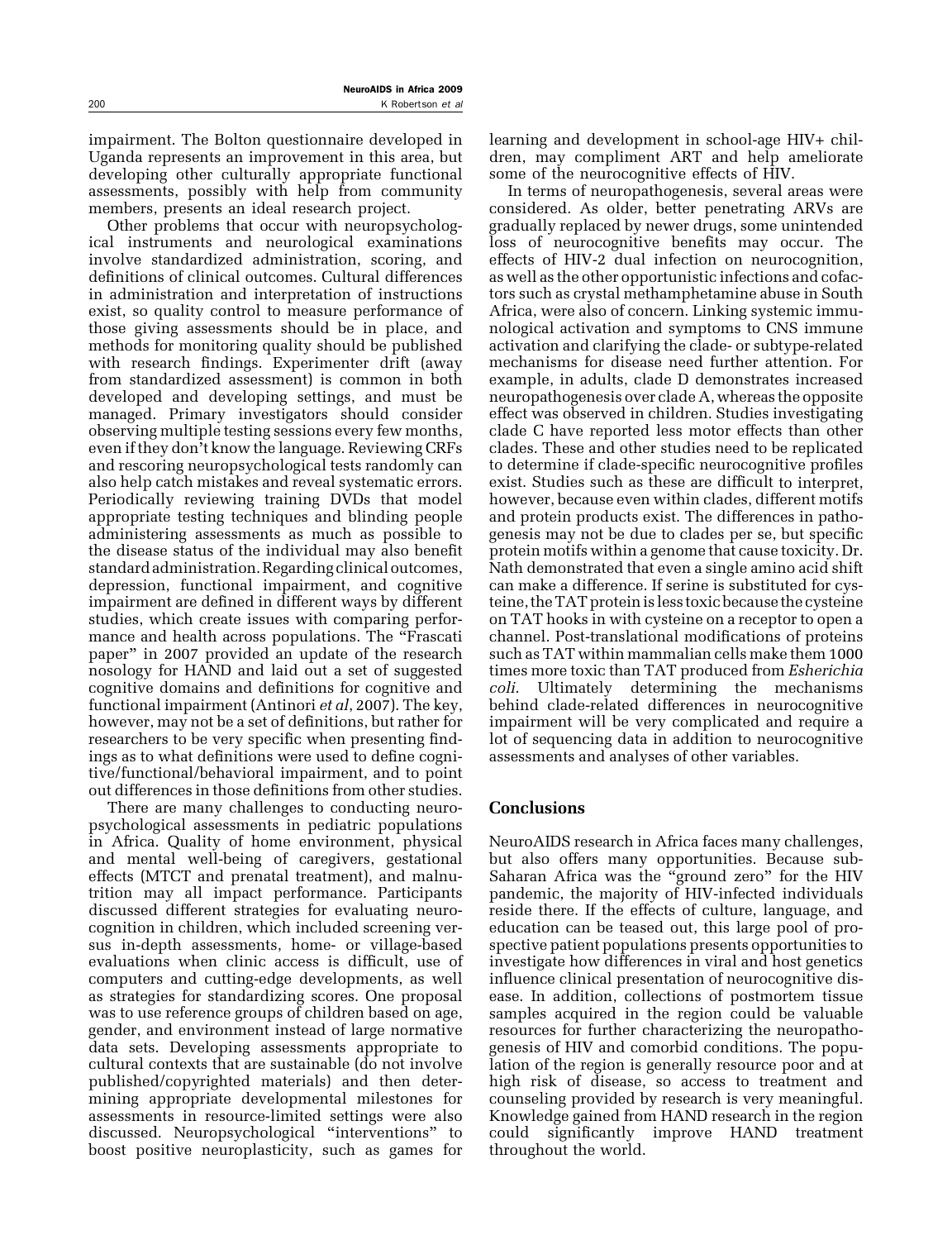# Complete list of conference participants

#### Speakers and chairpersons

Clement Adebamowo (Abuja, Nigeria) Mwanza Banda (Lusaka, Zambia) Paul Bangirana (Kampala, Uganda) Michael Boivin (East Lansing, USA) David Clifford (St. Louis, USA) Amadou Gallo Diop (Dakar, Senegal) Graham Fieggen (Cape Town, South Africa) Igor Grant (San Diego, USA) James Hakim (Harare, Zimbabwe) Jeannine Heckmann (Cape Town, South Africa) Penny Holding (Mombasa, Kenya) Mina Hosseinipour (Lilongwe, Malawi) Prudence Ive (Gauteng, South Africa) Assan Jaye (Banjul, The Gambia) Jeymohan Joseph (Bethesda, USA) John Joska (Cape Town, South Africa) Betsy Kammerer (Newton, USA) Georgette Kanmogne (Omaha, USA) T. Dianne Langford (Philadelphia, USA) Kathy Lawler (Philadelphia, USA) Scott Letendre (San Diego, USA) Jeanne McDermott (Bethesda, USA) Marc Mendelson (Cape Town, South Africa) Noeline Nakasujja (Kampala, Uganda) Avindra Nath (Baltimore, USA) Alfred Njamnshi (Yaoundé, Cameroon) Robert Paul (Chesterfield, USA) Kevin Robertson (Chapel Hill, USA) Walter Royal III (Baltimore, USA) Ned Sacktor (Baltimore, USA) Jean-Louis Sankalé (Decatur, USA) Soraya Seedat (Cape Town, South Africa) Annelies Van Rie (Chapel Hill, USA) Tufa Gemechu Weyessa (Addis Ababa, Ethiopia) Joseph Wong (San Francisco, USA) Charles Wood (Lincoln, USA)

### References

- Abubakar A, Holding P, van Baar A, Newton CR, van de Vijver FJ (2008). Monitoring psychomotor development in a resource-limited setting: an evaluation of the Kilifi Developmental Inventory. Ann Trop Paediatr 28: 217–226.
- Antinori A, Arendt G, Becker JT, Brew BJ, Byrd DA, Cherner M, Clifford DB, Cinque P, Epstein LG, Goodkin K, Gisslen M, Grant I, Heaton RK, Joseph J, Marder K, Marra CM, McArthur JC, Nunn M, Price RW, Pulliam L, Robertson KR, Sacktor N, Valcour V, Wojna VE (2007). Updated research nosology for HIV-associated neurocognitive disorders. Neurology 69: 1789–1799.

#### Participants

Jing Bao (Bethesda, USA) Kathleen Bateman (Cape Town, South Africa) Mariana Cherner (San Diego, USA) Ronald Collman (Philadelphia, USA) Marc Combrinck (Cape Town, South Africa) Luminita Ene (Bucharest, Romania) Edwin Escobar G. (Miranda, Venezuela) Nathan Geffen (Cape Town, South Africa) Karl Goodkin (Los Angeles, USA) Hetta Gouse (Cape Town, South Africa) W. David Hardy (Los Angeles, USA) Jacqueline Hoare (Cape Town, South Africa) Jennifer Jardine (Cape Town, South Africa) Cecilia Kanyama (Cape Town, South Africa) Johnstone Kumwenda (Blantyre, Malawi) Barbara Laughton (Tygerberg, South Africa) Jeff Liner (Chapel Hill, USA) Suzaan Marais (Cape Town, South Africa) Ernesta M. Meintjes (Cape Town, South Africa) Rosie Mngqibisa (Durban, South Africa) Agnes Moses (Lilongwe, Malawi) Daphne Radebe (Gauteng, South Africa) Ian Sanne (Johannesburg, South Africa) Fabienne Shumbusho (Kigali, Rwanda) Lawrence Lee Soon-U (Singapore) Stephen Ssebulime (Kampala, Uganda) Kevin Stoloff (Cape Town, South Africa) Helen Struthers (Diepkloof, South Africa) Innocent Turate (Kigali, Rwanda) Victor G. Valcour (San Francisco, USA) Moleen Waison (Harare, Zimbabwe)

Declaration of interest: The authors report no conflicts of interest. The authors alone are responsible for the content and writing of the paper.

- Clifford DB, Mitike MT, Mekonnen Y, Zhang J, Zenebe G, Melaku Z, Zewde A, Gessesse N, Wolday D, Messele T, Teshome M, Evans S (2007). Neurological evaluation of untreated human immunodeficiency virus infected adults in Ethiopia. J NeuroVirol 13: 67–72.
- Descamps D, Collin G, Letourneur F, Apetrei C, Damond F, Loussert-Ajaka I, Simon F, Saragosti S, Brun-Vezinet F (1997). Susceptibility of human immunodeficiency virus type 1 group O isolates to antiretroviral agents: in vitro phenotypic and genotypic analyses. J Virol 71: 8893–8898.
- Diamond GW, Kaufman J, Belman AL, Cohen L, Cohen HJ, Rubinstein A (1987). Characterization of cognitive functioning in a subgroup of children with congenital HIV infection. Arch Clin Neuropsychol 2: 245–256.